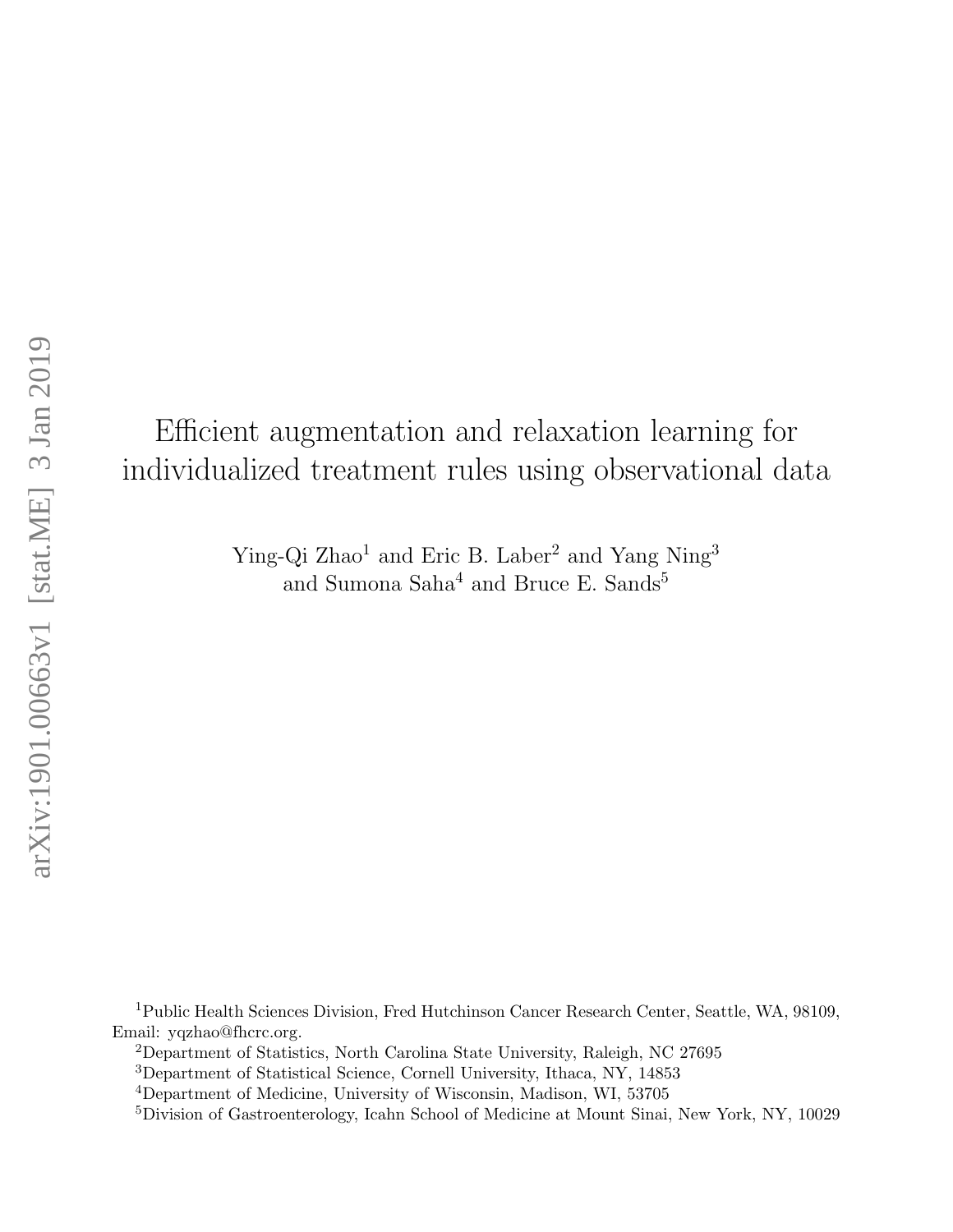#### Abstract

Individualized treatment rules aim to identify if, when, which, and to whom treatment should be applied. A globally aging population, rising healthcare costs, and increased access to patient-level data have created an urgent need for high-quality estimators of individualized treatment rules that can be applied to observational data. A recent and promising line of research for estimating individualized treatment rules recasts the problem of estimating an optimal treatment rule as a weighted classification problem. We consider a class of estimators for optimal treatment rules that are analogous to convex large-margin classifiers. The proposed class applies to observational data and is doubly-robust in the sense that correct specification of either a propensity or outcome model leads to consistent estimation of the optimal individualized treatment rule. Using techniques from semiparametric efficiency theory, we derive rates of convergence for the proposed estimators and use these rates to characterize the bias-variance trade-off for estimating individualized treatment rules with classification-based methods. Simulation experiments informed by these results demonstrate that it is possible to construct new estimators within the proposed framework that significantly outperform existing ones. We illustrate the proposed methods using data from a labor training program and a study of inflammatory bowel syndrome.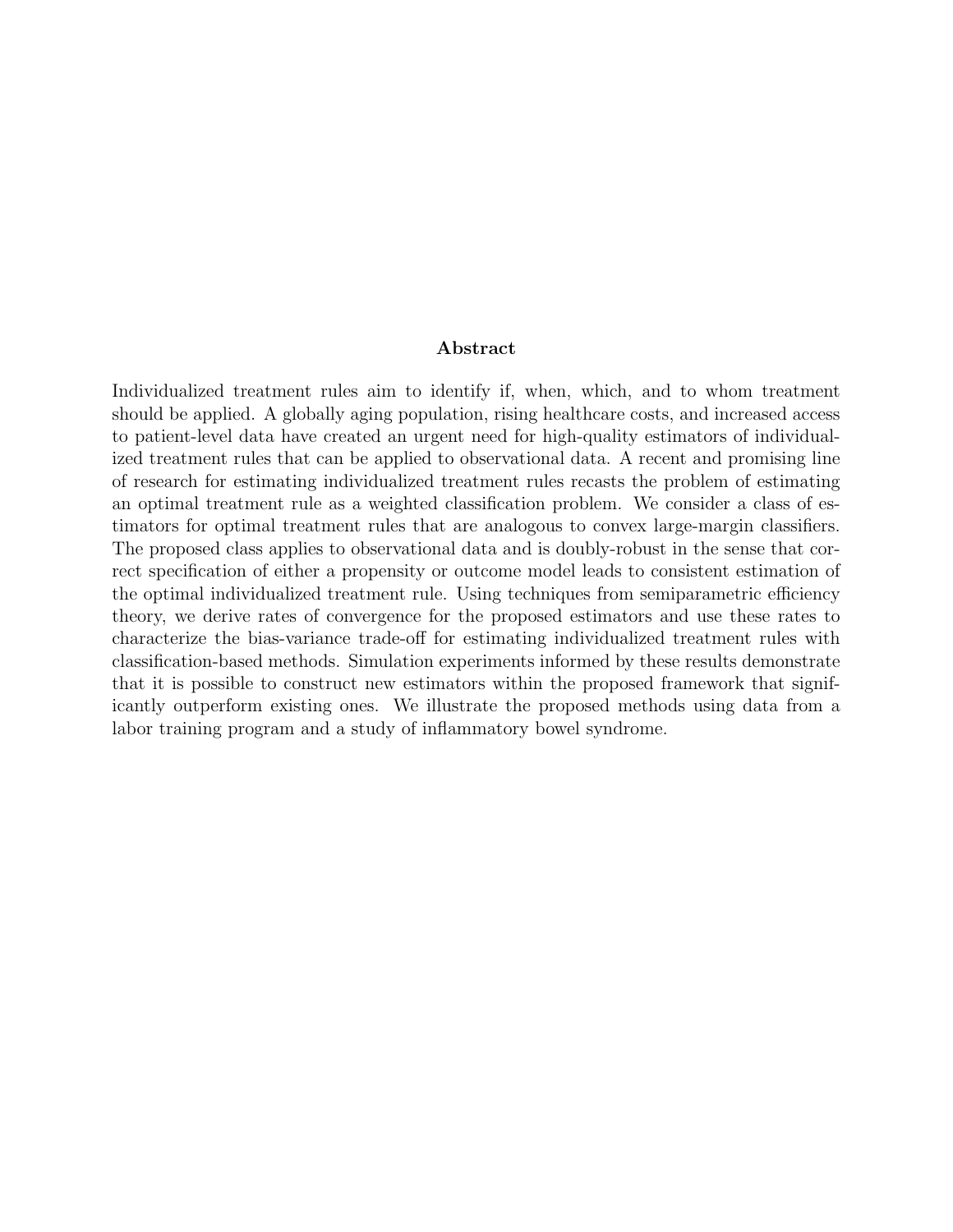Key words: Individualized treatment rules, convex surrogate, double-robustness, classification, personalized medicine

## 1 Introduction

There is a growing consensus that the best possible care results from treatment decisions that are carefully tailored to individual patient characteristics [\(Sox and Greenfield, 2009\)](#page-19-0). Individualized treatment rules (ITRs) formalize tailored treatment decisions as a function from patient information to a recommended treatment. We define an optimal ITR as maximizing the mean of a pre-specified clinical outcome if applied to recommend treatments in a population of interest (see [Linn et al., 2016,](#page-18-0) for alternative definitions of optimality). With expanding access to patient-level data through electronic health records, adverse event reporting, insurance claims, and billing records, there is increasing interest in estimating optimal ITRs from observational data. An important use of an estimated optimal ITR is hypothesis-generation whereby the estimated optimal rule is used to discover covariatetreatment interactions or identify subgroups of patients with large treatment effects. In such applications, it is useful to directly control the class of ITRs within which the optimal ITR will be estimated. The form of this class can be chosen to ensure interpretability, enforce logistical or cost constraints, or make the tests of certain clinical hypotheses overt.

One approach to estimating an optimal ITR is to model some or all of the conditional distribution of the outcome given treatments and covariates and then to use this estimated distribution to infer the optimal ITR. These approaches are sometimes called indirect methods as they indirectly specify the form of the optimal ITR through postulated models for components of the conditional outcome distribution. Indirect methods have dominated the literature on estimating optimal ITRs; examples of indirect estimation methods include variations of g-estimation in structural nested models [\(Robins, 1989,](#page-18-1) [1997;](#page-18-2) [Murphy, 2003;](#page-18-3) [Robins, 2004\)](#page-19-1); Q- and A-learning [\(Zhao et al., 2009;](#page-20-0) [Qian and Murphy, 2011;](#page-18-4) [Moodie et al.,](#page-18-5) [2012;](#page-18-5) [Chakraborty and Moodie, 2013;](#page-17-0) [Schulte et al., 2014\)](#page-19-2), and regret regression [\(Henderson](#page-17-1) [et al., 2009\)](#page-17-1). However, a major drawback with these approaches is that the postulated outcome models dictates the class of possible ITRs. A consequence is that to obtain a simple ITR requires specification of simple outcome models, which may not be correctly specified. Moreover, if these outcome models are misspecified, the foregoing methods may not be consistent for the optimal ITR within the class implied by the outcome models. For example, to ensure a linear ITR using Q-learning, it is common to use a linear conditional mean model. It can be shown that if the linear mean model is misspecified then the estimated optimal ITR using Q-learning need not converge to the optimal linear ITR [\(Qian and Murphy, 2011\)](#page-18-4). Alternatively, flexible outcome models that mitigate the risk of misspecification (e.g., [Zhao](#page-20-0) [et al., 2009;](#page-20-0) [Qian and Murphy, 2011;](#page-18-4) [Moodie et al., 2013\)](#page-18-6) can induce a class of ITRs that is difficult or impossible to interpret (see Section 2 for details).

An alternative to indirect estimation is to decouple models for the conditional outcome distribution from the class of ITRs. One way to do this is to form a flexible estimator of the mean outcome as a function of the ITR that is consistent under a large class of potential generative models and then to use the maximizer of this function over a pre-specified class of ITRs as the estimator of the optimal ITR. These approaches are called direct [\(Laber et al.,](#page-18-7)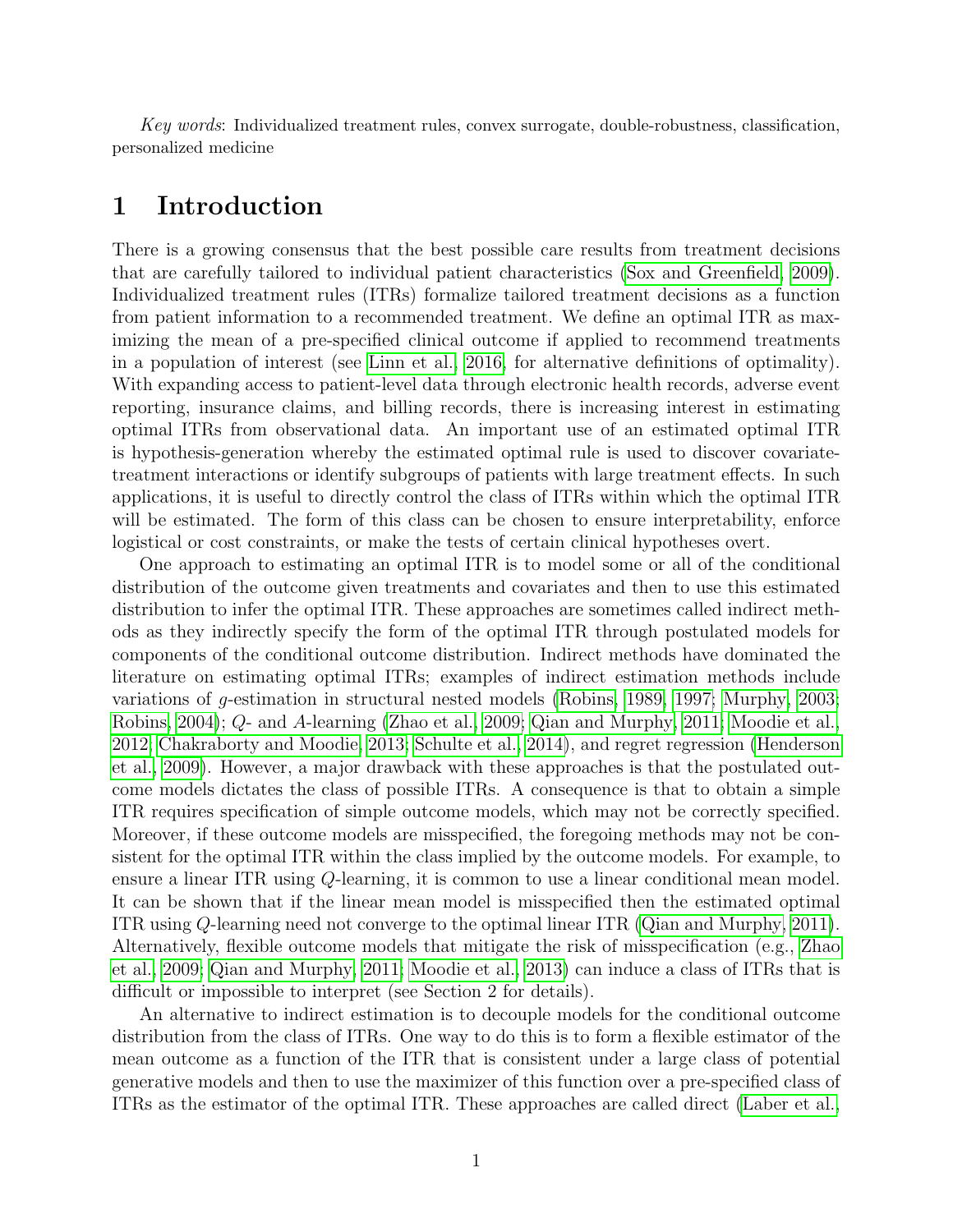[2014\)](#page-18-7), policy-search [\(Sutton and Barto, 1998;](#page-19-3) Szepesvári, 2010), policy learning [\(Athey and](#page-17-2) [Wager, 2017\)](#page-17-2) or value-search [\(Davidian et al., 2014\)](#page-17-3) estimators. An advantage of direct estimators is that they permit flexible, e.g., semi- or non-parametric, models for modeled portions of the outcome distribution yet still control the form of the estimated optimal ITR. Direct estimators include outcome weighted learning (Zhao et al., 2012, 2015a, 2015b), robust value-search estimators (Zhang et al., 2012a, 2012b, 2013); marginal structural mean models [\(Robins et al., 2008;](#page-19-5) [Orellana et al., 2010\)](#page-18-8); and Q-learning with policy-search [\(Taylor](#page-19-6) [et al., 2015;](#page-19-6) [Zhang et al., 2015,](#page-20-1) [2017\)](#page-20-2).

While the foregoing methods represent significant progress in direct estimation, computational and theoretical gaps remain. Outcome weighted learning uses a convex relaxation of an inverse-probability weighted estimator (IPWE) of the mean outcome. This convex relaxation makes their method computationally efficient and scalable to large problems; in addition, convexity simplifies derivations of convergence rates and generalization error bounds. However, the IPWE is known to be unstable under certain generative models (Zhang et al., 2012a, 2012b), and theoretical guarantees for outcome weighted learning were developed only for data from a randomized clinical trial. Robust value-search estimators directly maximize an augmented IPWE (AIPWE). The AIPWE is semi-parametric efficient and is significantly more stable than the IPWE. However, the AIPWE is a discontinuous function of the observed data, which makes direct maximization computationally burdensome even in moderate sized problems and complicates theoretical study of these estimators. We establish the theory for both AIPW and its convex relaxation, which fills the gap in the current literature on direct search methods. Marginal structural mean models are best suited for problems where the ITR depends only on a very small number of covariates. [Liu et al.](#page-18-9) [\(2016\)](#page-18-9) proposed a robust method for estimating optimal treatment rules in a multi-stage setup. At each stage in a multi-stage setup, they proposed a robust weight to replace the original weight in OWL based on the idea of augmentation. However, they still require consistent estimation of the propensity score at the present stage. In particular, their proposal for the single stage problem still relies on an IPWE, and does not possess the double robustness property.

We propose a class of estimators representable as the maximizer of a convex relaxation of the AIPWE; we term this class of estimators Efficient Augmentation and Relaxation Learning (EARL). EARL is computationally efficient, theoretically tractable, and applies to both observational and experimental data. Furthermore, EARL contains outcome weighted learning (OWL) (Zhao et al., 2012) as a special case. However, EARL is considerably more general than OWL, and this generality leads to new insights about classification-based estimation of ITRs, new algorithms, and new theoretical results. Unlike OWL, EARL makes use of both a propensity score and an outcome regression model. Estimators within the EARL framework are doubly-robust in the sense that they consistently estimate the optimal ITR if either the propensity score model or outcome regression model is correctly specified. Within the EARL framework, we are able to characterize convergence rates across a range of convex relaxations, propensity score models, and outcome regression models. In particular, making use of sample splitting, we are able to remove the dependence in estimating the nuisance functions and in constructing the estimated ITR. We show that under all convex relaxations considered, a fast convergence rate of the estimated optimal ITR can be achieved, and that the estimation of the propensity score and outcome regression models need not affect the upper bound of this rate. The proposed method has been implemented in R and is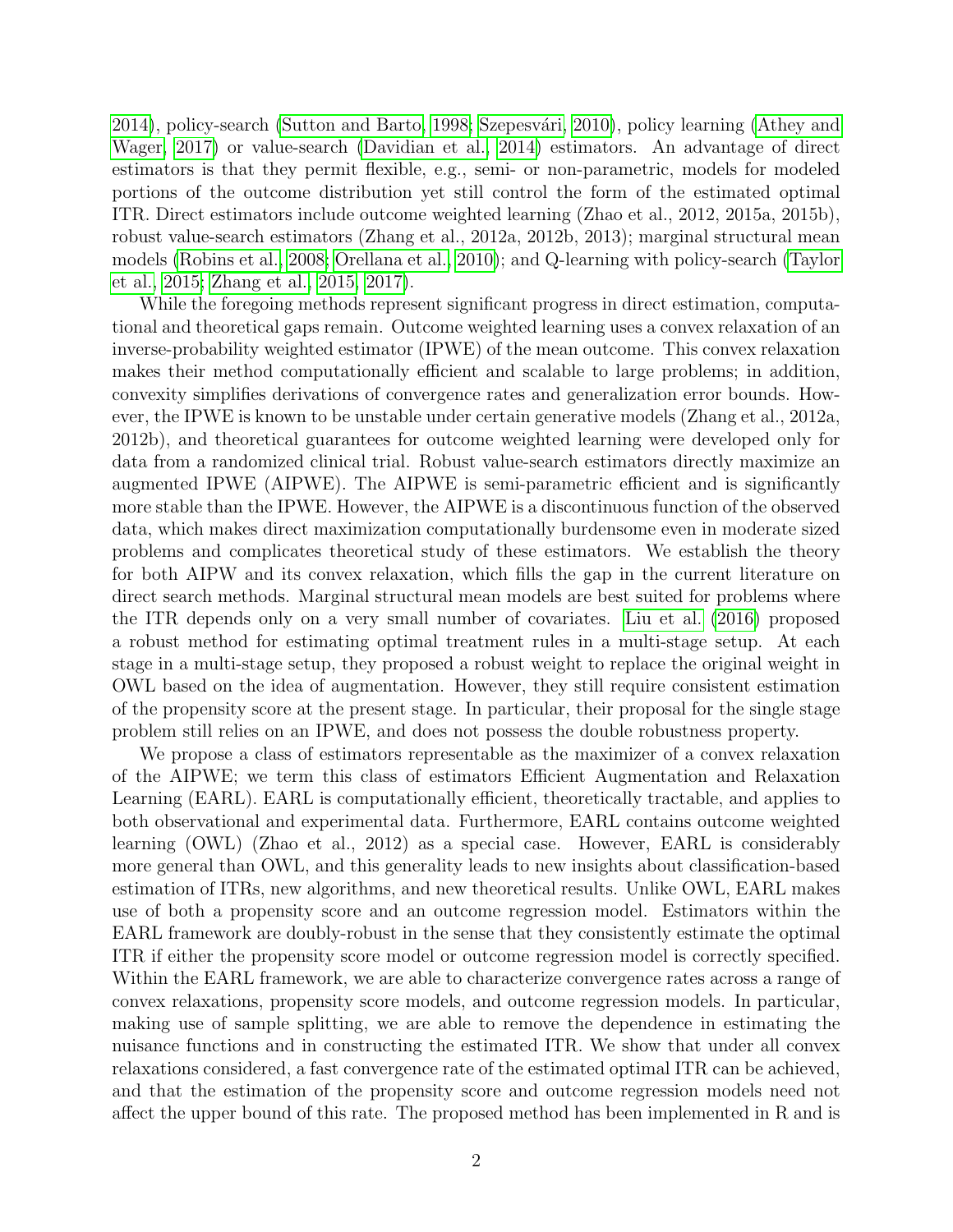freely available through the 'DynTxRegime' package hosted on the comprehensive R network (cran.org).

In Section 2, we introduce the EARL class of estimators. In Section 3, we investigate the theoretical properties of estimators within this class. In Section 4, we use simulation experiments to investigate the finite sample performance of EARL estimators. In Section 5, we present illustrative case studies using data from a labor training program and an inflammatory bowel disease study. In Section 6, we make concluding remarks and discuss potential extensions.

## 2 Methods

#### 2.1 Background and preliminaries

The observed data,  $\{(\boldsymbol{X}_i, A_i, Y_i)\}_{i=1}^n$ , comprise n independent, identically distributed copies of  $(X, A, Y)$ , where:  $X \in \mathbb{R}^p$  denotes baseline subject measurements;  $A \in \{-1, 1\}$  denotes the assigned treatment; and  $Y \in \mathbb{R}$  denotes the outcome, coded so that higher values are better. In this context, an ITR, d, is a map from  $\mathbb{R}^p$  into  $\{-1,1\}$  so that a patient presenting with  $\mathbf{X} = \mathbf{x}$  is recommended treatment  $d(\mathbf{x})$ . Let  $\mathcal{D}$  denote a class of ITRs of interest. To define the optimal ITR, denoted  $d^*$ , we use the framework of potential outcomes [\(Rubin,](#page-19-7) [1974;](#page-19-7) [Splawa-Neyman et al., 1990\)](#page-19-8). Let  $Y(a)$  denote the potential outcome under treatment  $a \in \{-1,1\}$  and define  $Y(d) = \sum_{a \in \{-1,1\}} Y(a)I\{a = d(\boldsymbol{X})\}$  to be the potential outcome under d. The marginal mean outcome  $V(d) \triangleq E\{Y(d)\}\$ is called the value of the ITR d. The optimal ITR satisfies  $d^* \in \mathcal{D}$  and  $V(d^*) \geq V(d)$  for all  $d \in \mathcal{D}$ . Note that this definition of optimality depends on the class  $\mathcal{D}$ . To express the value in terms of the data generating model, we assume: (i) strong ignorability,  $\{Y(-1), Y(1)\} \amalg A \mid \mathbf{X}$  [\(Rubin, 1974;](#page-19-7) [Robins, 1986;](#page-18-10) [Splawa-Neyman et al., 1990\)](#page-19-8); (ii) consistency,  $Y = Y(A)$ ; and (iii) positivity, there exists  $\tau > 0$  so that  $\tau < P(A = a|\mathbf{X})$  for each  $a \in \{-1,1\}$  with probability one. These assumptions are common and well-studied (see [Schulte et al., 2014,](#page-19-2) for a recent review of potential outcomes for treatment rules). Assumption (i) is true in a randomized study but unverifiable in an observational study [\(Bang and Robins, 2005\)](#page-17-4).

Define  $Q(\mathbf{x}, a) \triangleq E(Y | \mathbf{X} = \mathbf{x}, A = a)$ , then under the foregoing assumptions, it can be shown that

<span id="page-4-0"></span>
$$
V(d) = E\left[Q\left\{\mathbf{X}, d(\mathbf{X})\right\}\right],\tag{1}
$$

from which it follows that  $d^*(x) = \arg \max_{a \in \{-1,1\}} Q(x,a)$ . Q-learning is a common regressionbased indirect approach for estimating d<sup>\*</sup> wherein an estimator  $\hat{Q}(\bm{x}, a)$  of  $Q(\bm{x}, a)$  is constructed and subsequently the estimated optimal rule is  $\hat{d}(\bm{x}) = \arg \max_a \hat{Q}(\bm{x}, a)$ . Let  $\mathcal{Q}$ denote the postulated class of models for  $Q(x, a)$ , then the set of possible decision rules obtained using Q-learning is  $\mathcal{D} = \{d : d(\mathbf{x}) = \arg \max_a Q(\mathbf{x}, a), Q \in \mathcal{Q}\}\)$ . Thus, there is an inherent trade-off between choosing  $\mathcal Q$  to be sufficiently rich to reduce the risk of model misspecification and the resultant complexity of the resultant class of ITRs.

Direct estimators specify a class of candidate ITRs independently from postulated models for some or all of the generative model. Let  $D$  denote a class of ITRS; direct search estimators first construct an estimator of the value function, say  $\hat{V}(\cdot)$ , and then choose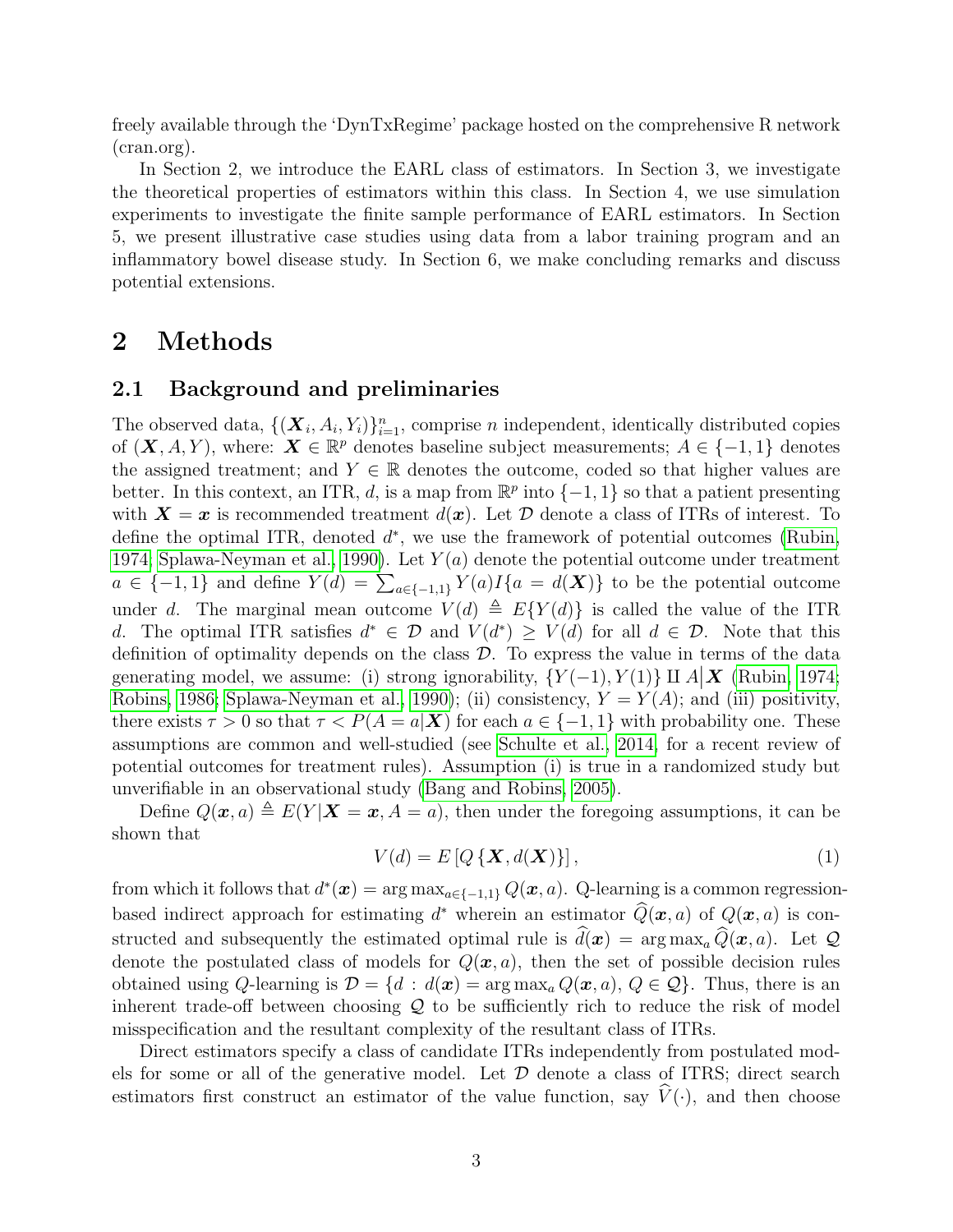$d = \arg \max_{d \in \mathcal{D}} \hat{V}(d)$  as the estimator of  $d^*$ . Thus, a complex model space for  $V(\cdot)$  need not imply a complex class of rules  $\mathcal D$ . However, the class of models for  $V(\cdot)$  must be sufficiently rich to avoid implicit, unintended restrictions on  $\hat{d}$ . To avoid such restrictions and to avoid model-misspecification, it is common to use a flexible class of semi- or non-parametric models for  $V(\cdot)$ .

#### 2.2 Augmentation for the value function

Define the propensity score  $\pi(a; x) \triangleq P(A = a | \mathbf{X} = x)$ , then

<span id="page-5-0"></span>
$$
V(d) = E\left[\frac{Y}{\pi(A; \mathbf{X})} I\{A = d(\mathbf{X})\}\right],\tag{2}
$$

where  $I\{\cdot\}$  denotes the indicator function (e.g., [Qian and Murphy, 2011\)](#page-18-4). Unlike [\(1\)](#page-4-0), the preceding expression does not require an estimator of the Q-function. Given an estimator of the propensity score,  $\hat{\pi}(a; x)$ , a plug-in estimator for  $V(d)$  based on [\(2\)](#page-5-0) is the inverse probability weighted estimator (IPWE)  $\hat{V}^{\text{IPWE}}(d) \triangleq \mathbb{P}_n[Y I \{A = d(\boldsymbol{X})\} / \hat{\pi}(A; X)],$  where  $\mathbb{P}_n$  is the empirical distribution. The IPWE has potentially high variance as it only uses outcomes from subjects whose treatment assignments coincide with those recommended by d.

One approach to reduce variability is to augment the IPWE with a term involving both the propensity score and the Q-function that is estimated using data from all of the observed subjects [\(Robins et al., 1994;](#page-19-9) [Cao et al., 2009\)](#page-17-5). Let  $\hat{Q}(\bm{x}, a)$  denote an estimator of  $Q(\bm{x}, a)$ . The augmented inverse probability weighted estimator is

$$
\widehat{V}^{\text{AIPWE}}(d) \triangleq \mathbb{P}_n \left[ \frac{YI\left\{A = d(\boldsymbol{X})\right\}}{\widehat{\pi} \left\{d(X); X\right\}} - \frac{I\left\{A = d(\boldsymbol{X})\right\} - \widehat{\pi} \left\{d(\boldsymbol{X}); \boldsymbol{X}\right\}}{\widehat{\pi} \left\{d(\boldsymbol{X}); \boldsymbol{X}\right\}} \widehat{Q} \left\{ \boldsymbol{X}, d(\boldsymbol{X})\right\} \right].
$$
 (3)

It can be seen that  $\widehat{V}^{\text{AIPWE}}(d)$  is equal to  $\widehat{V}^{\text{IPWE}}(d)$  plus an estimator of zero built using outcomes from all subjects regardless of whether or not their treatment assignment is consistent with d. If  $\widehat{Q}(\mathbf{x}, a) \equiv 0$  then  $\widehat{V}^{\text{AIPWE}}(d) = \widehat{V}^{\text{IPWE}}(d)$  for all d.

Hereafter, we use  $\hat{Q}(\bm{x}, a)$  and  $\hat{\pi}(a; \bm{x})$  to denote generic estimators of the Q-function and propensity score. The following assumption is used to establish double robustness of  $\widehat{V}^{\rm AIPWE}(d)$ .

**Assumption 1.**  $\widehat{Q}(\boldsymbol{x}, a)$  and  $\widehat{\pi}(a; \boldsymbol{x})$  converge in probability uniformly to deterministic limits  $Q^m(\boldsymbol{x}, a)$  and  $\pi^m(a; \boldsymbol{x})$ .

This assumption does not require that the estimators  $\widehat{Q}(\bm{x}, a)$ ,  $\widehat{\pi}(a; \bm{x})$  are consistent for the truth, only that they converge to fixed functions. The following result is proved in Web Appendix A.

**Lemma 2.1.** Let  $d \in \mathcal{D}$  be fixed. If either  $\pi^m(a; \mathbf{x}) = \pi(a; \mathbf{x})$  or  $Q^m(\mathbf{x}, a) = Q(\mathbf{x}, a)$  for all  $(x, a)$  outside of a set of measure zero, then  $\hat{V}^{AIPWE}(d) \rightarrow_p V^{AIPWE,m}(d) = V(d)$ , where

$$
V^{AIPWE,m}(d) \triangleq E\left[\frac{YI\left\{A = d(\boldsymbol{X})\right\}}{\pi^m(A; \boldsymbol{X})} - \frac{I\left\{A = d(\boldsymbol{X})\right\} - \pi^m\{d(\boldsymbol{X}); \boldsymbol{X}\}}{\pi^m\{d(\boldsymbol{X}); \boldsymbol{X}\}} Q^m\{\boldsymbol{X}, d(\boldsymbol{X})\}\right].
$$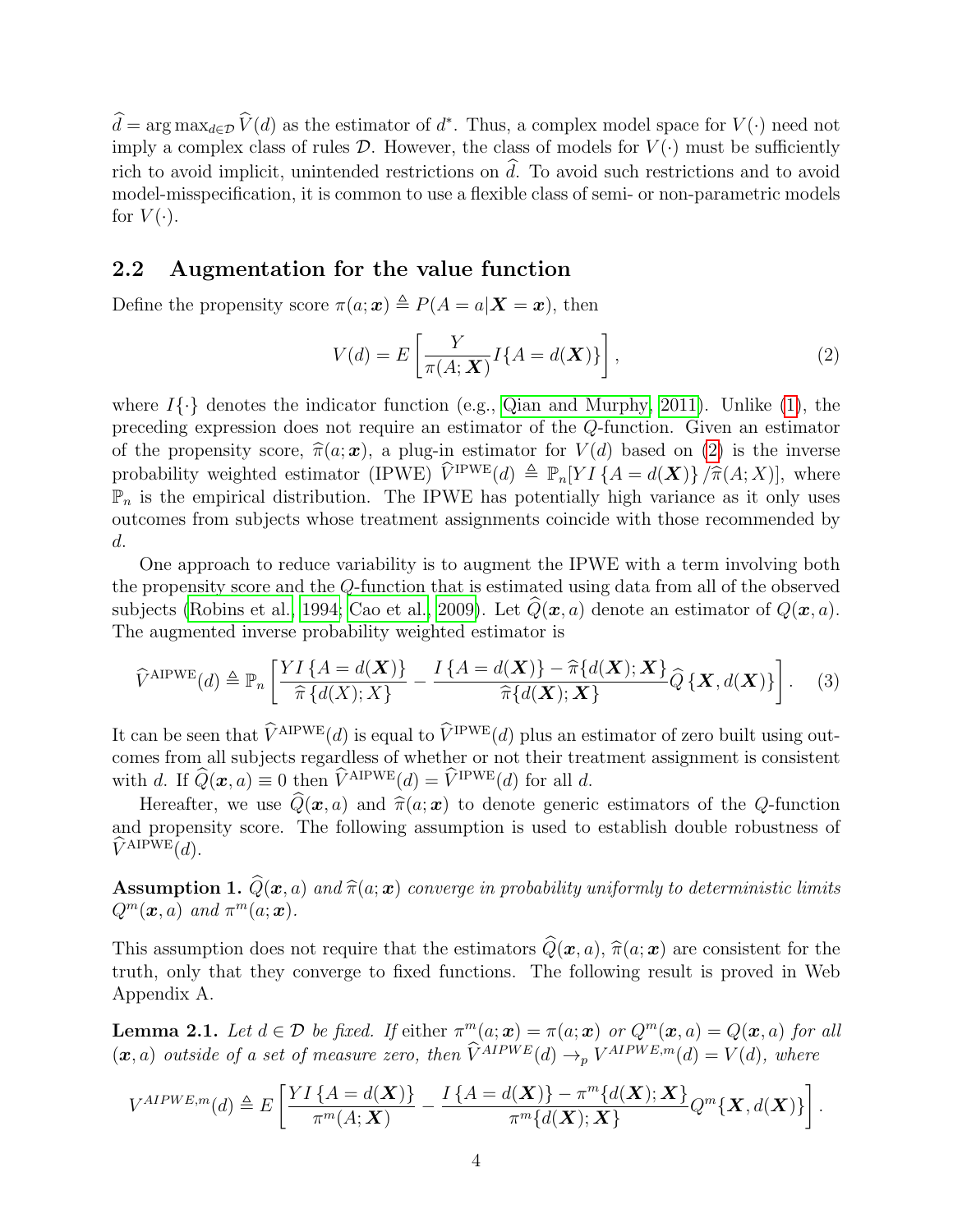The preceding result shows that  $\hat{V}^{AIPWE}(d)$  is doubly-robust in the sense that if either the propensity model or the modeled Q-function is consistent, but not necessarily both, then  $\widehat{V}^{AIPWE}(d)$  is consistent for  $V(d)$ . Thus, the maximizer of  $\widehat{V}^{AIPWE}(d)$  over  $d \in \mathcal{D}$  is termed a doubly-robust estimator of the optimal treatment rule (Zhang et al., 2012a, 2012b, 2013). However, because  $\hat{V}^{AIPWE}(d)$  is not continuous, computing this doubly-robust estimator can be computationally infeasible even in moderate problems [\(Zhang et al., 2012a\)](#page-19-10). Instead, we form an estimator by maximizing a concave relaxation of  $\widehat{V}^{AIPWE}(d)$ . Maximizing this concave relaxation is computationally efficient even in very high-dimensional problems. We show that the maximizer of this relaxed criteria remains doubly-robust. Furthermore, we show that the rates of convergence of the proposed estimators depend on the chosen concave relaxation, the chosen propensity model, and the chosen model for the Q-function. The relationships among these choices provides new knowledge about direct search estimators based on concave surrogates (Zhang et al., 2012; Zhao et al., 2012, 2015a, 2015b).

#### 2.3 Efficient augmentation and relaxation learning (EARL)

Let M be the class of measurable functions from  $\mathbb{R}^p$  into  $\mathbb{R}$ . Any decision rule  $d(\boldsymbol{x})$  can be written as  $d(\mathbf{x}) = \text{sgn}\{f(\mathbf{x})\}$  for some function  $f \in \mathcal{M}$ , where we define sgn(0) = 1. For  $d(\boldsymbol{x}) = \text{sgn}\{f(\boldsymbol{x})\},\ I\{a = d(\boldsymbol{x})\} = I\{af(\boldsymbol{x}) \geq 0\}.$  Define  $V(f)$ ,  $V^{\text{IPWE},m}(f)$ , and  $V^{\text{AIPWE},m}(f)$  by substituting  $I\{Af(\boldsymbol{X})\geq 0\}$  for  $I\{A=d(\boldsymbol{X})\}$  in their respective definitions. Define

$$
W_a^m = W_a(Y, \mathbf{X}, A, \pi^m, Q^m) = \frac{YI(A = a)}{\pi^m(a; \mathbf{X})} - \frac{I(A = a) - \pi^m(a; \mathbf{X})}{\pi^m(a; \mathbf{X})} Q^m(\mathbf{X}, a), a \in \{-1, 1\}.
$$

The following result shows that maximizing  $\widehat{V}^{\text{AIPWE}}(f)$  is equivalent to minimizing a sum of weighted misclassification rates; a proof is given in Web Appendix B.

<span id="page-6-0"></span>**Lemma 2.2.** Assume that 
$$
P\{f(\mathbf{X}) = 0\} = 0
$$
. Define  $\hat{f}_n = \arg \sup_{f \in \mathcal{M}} \hat{V}^{\text{AIPWE}}(f)$ , then  

$$
\hat{f}_n = \arg \inf_{f \in \mathcal{M}} \mathbb{P}_n \left[ |\widehat{W}_1| I \left\{ \text{sgn}(\widehat{W}_1) f(\mathbf{X}) < 0 \right\} + |\widehat{W}_{-1}| I \left\{ -\text{sgn}(\widehat{W}_{-1}) f(\mathbf{X}) < 0 \right\} \right],
$$

where  $\widehat{W}_a = W_a(Y, \mathbf{X}, A, \widehat{\pi}, \widehat{Q}), a = \in \{-1, 1\}.$ 

Lemma [2.2](#page-6-0) shows that the estimator,  $\hat{f}_n$ , which maximizes  $\hat{V}^{\text{AIPWE}}(f)$  over  $f \in \mathcal{M}$ , can be viewed as minimizing a sum of weighted 0-1 losses. In this view, the class labels are sgn( $\widehat{W}_a$ ) · a and the misclassification weights are  $|\widehat{W}_a|$ ,  $a \equiv \in \{-1,1\}$  (see [Zhang et al.,](#page-20-3) [2012b,](#page-20-3) [2013\)](#page-20-4). Directly minimizing the combined weighted 0-1 loss is a difficult non-convex optimization problem [\(Laber and Murphy, 2011\)](#page-18-11). One strategy to reduce computational complexity is to replace the indicator function with a convex surrogate and to minimize the resulting relaxed objective function [\(Freund and Schapire, 1999;](#page-17-6) [Bartlett et al., 2006;](#page-17-7) [Hastie et al., 2009\)](#page-17-8). This strategy has proved successful empirically and theoretically in classification and estimation of optimal treatment rules [\(Zhao et al., 2012\)](#page-20-5). However, unlike previous applications of convex relaxations to the estimation of optimal treatment rules, we establish rates of convergence as a function of the: (i) choice of convex surrogate; (ii)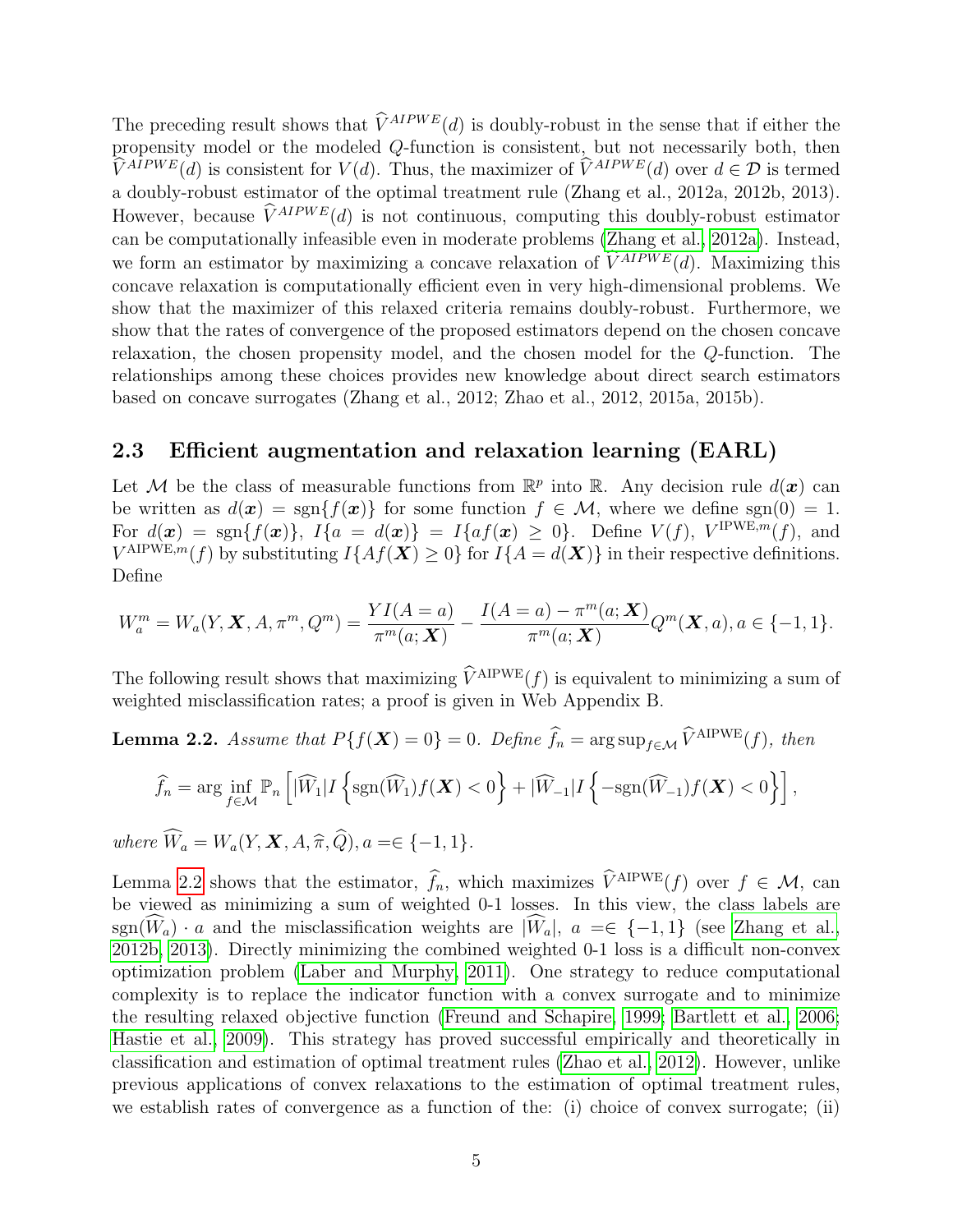convergence rate of the postulated propensity score estimator; and (iii) convergence rate the postulated Q-function estimator. We characterize the relationship among these three components in Section [3.](#page-8-0)

The function f is conceptualized as being a smooth function of  $x$  that is more easily constrained to possess certain desired structure, e.g., sparsity, linearity, etc. Thus, we will focus on estimation of f within a class of functions  $\mathcal F$  called the approximation space; we assume that F is a Hilbert space with norm  $\|\cdot\|$ . Let  $\phi : \mathbb{R} \to \mathbb{R}$  denote a convex function and define EARL estimators as those taking the form

<span id="page-7-0"></span>
$$
\tilde{f}_n^{\lambda_n} = \arg\inf_{f \in \mathcal{F}} \mathbb{P}_n \left[ |\widehat{W}_1| \phi \left\{ \operatorname{sgn}(\widehat{W}_1) f(\boldsymbol{X}) \right\} + |\widehat{W}_{-1}| \phi \left\{ - \operatorname{sgn}(\widehat{W}_{-1}) f(\boldsymbol{X}) \right\} \right] + \lambda_n \|f\|^2, \quad (4)
$$

where  $\lambda_n ||f||^2$  is included to reduce overfitting and  $\lambda_n \geq 0$  is a (possibly data-dependent) tuning parameter. Throughout, we assume that  $\phi(t)$  is one of the following: hinge loss,  $\phi(t) = \max(1-t, 0)$ ; exponential loss,  $\phi(t) = e^{-t}$ ; logistic loss,  $\phi(t) = \log(1+e^{-t})$ ; or squared hinge loss,  $\phi(t) = \{\max(1-t, 0)\}^2$ . However, other convex loss functions are possible provided that they are differentiable, monotone, strictly convex, and satisfy  $\phi(0) = 1$  [\(Bartlett et al.,](#page-17-7) [2006\)](#page-17-7). As noted previously, [Zhao et al.](#page-20-5) [\(2012\)](#page-20-5) proposed a special case of EARL called outcome weighted learning, which set  $\phi(t) = \max(0, 1-t)$ ,  $\widehat{Q}(\mathbf{x}, a) \equiv 0$ , and assumed that the propensity score was known. Thus, as noted previously, EARL is considerably more general than OWL and, as shown in Section [4,](#page-12-0) the choice of a non-null model for the Qfunction and alternative surrogate loss functions can lead to dramatically improved finite sample performance.

#### 2.4 EARL via sample splitting

To facilitate the analysis of the statistical properties of EARL, we consider the following alternative estimator based on the sample splitting. Let  $I_1, I_2, ..., I_K$  denote a random partition of the indices  $\{1, 2, ..., n\}$  with  $I_j \cap I_k = \emptyset$  for any  $j \neq k$  and  $\cup_{k=1}^K I_k = \{1, 2, ..., n\}$ . We assume the size of the partitions is comparable, i.e.,  $n_k = |I_k|$  with  $n_1 \approx n_2 \approx ... \approx n_K$ . In practice, K is taken as a small integer (e.g., 2, or 5) and is assumed fixed. Recall that the EARL estimator based on the full sample is defined in [\(4\)](#page-7-0). In particular, the same samples are used to estimate the nuisance functions  $\hat{\pi}, \hat{Q}$  and construct the estimator  $\tilde{f}_n^{\lambda_n}$  in [\(4\)](#page-7-0). This creates the delicate dependence between the estimators  $\hat{\pi}, \hat{Q}$  and the samples used in the empirical risk minimization in [\(4\)](#page-7-0). To remove this dependence, we now modify the procedure via sample splitting. First, for  $1 \leq k \leq K$ , we construct estimators  $\hat{\pi}_k, \hat{Q}_k$  based on the samples in  $I_k$ , i.e.,  $\{(\boldsymbol{X}_i, A_i, Y_i); i \in I_k\}$ . Denote  $I_{(-k)} = \{1, ..., n\} \backslash I_k$ . Then, we use the remaining samples  $I_{(-k)}$  for the EARL estimator

$$
\widehat{f}_{n,k}^{\lambda_{nk}} = \arg\inf_{f \in \mathcal{F}} \mathbb{P}_n^{(-k)} \left[ |\widehat{W}_{1k}| \phi \left\{ \operatorname{sgn}(\widehat{W}_{1k}) f(\boldsymbol{X}) \right\} + |\widehat{W}_{-1k}| \phi \left\{ - \operatorname{sgn}(\widehat{W}_{-1k}) f(\boldsymbol{X}) \right\} \right] + \lambda_{nk} \|f\|^2,
$$
\n(5)

where  $\widehat{W}_{ak} = W_a(Y, \mathbf{X}, A, \widehat{\pi}_k, \widehat{Q}_k), a =\in \{-1, 1\}$  and  $\mathbb{P}_n^{(-k)} f = \frac{1}{|I_{(-k)|}}$  $\frac{1}{|I_{(-k)}|} \sum_{i \in I_{(-k)}} f(X_i)$ . We note that independent samples are used for estimating the nuisance functions  $\pi, Q$  and the decision rule f. Thus, the dependence between the estimators  $\hat{\pi}, \hat{Q}$  and the samples use in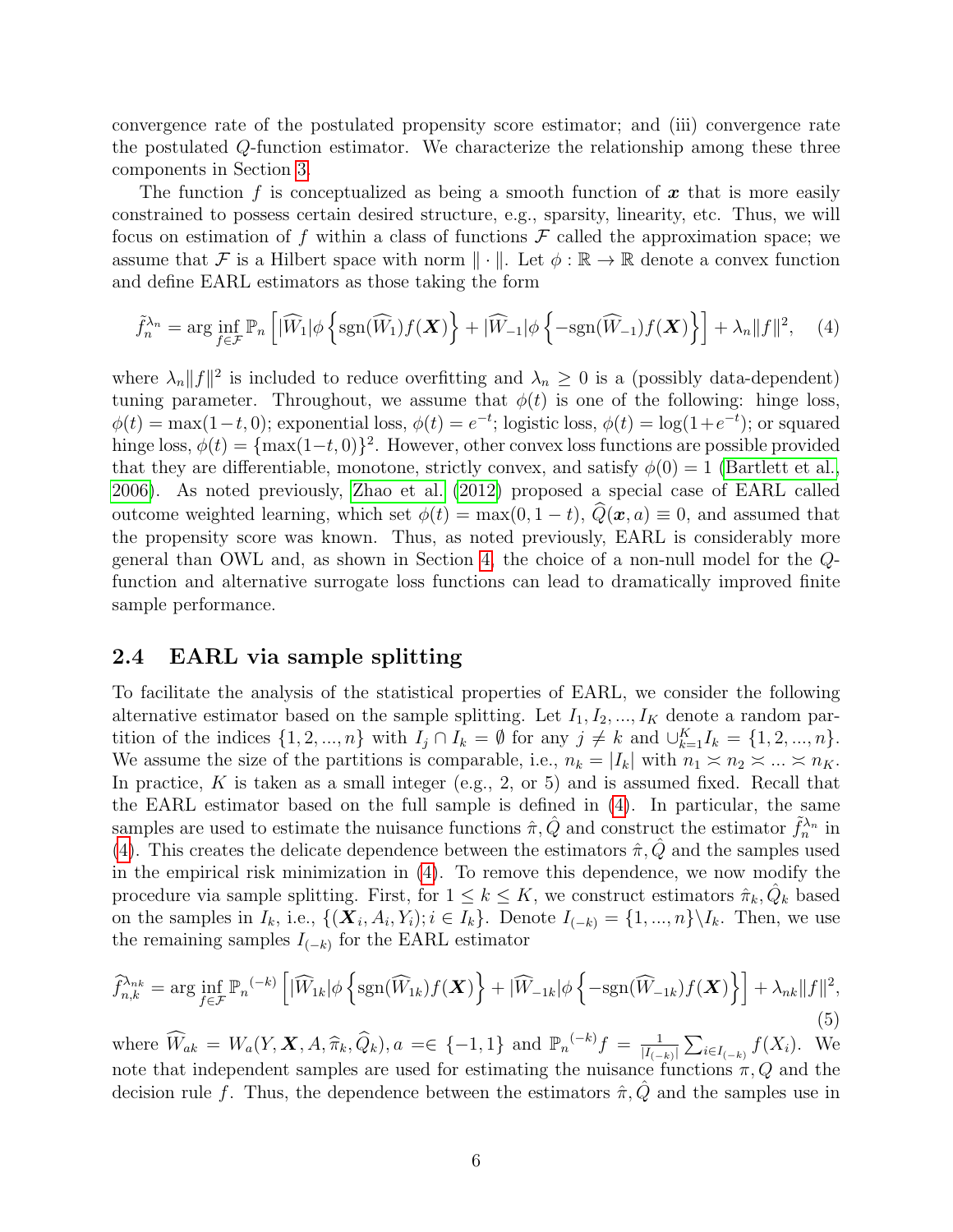[\(4\)](#page-7-0) is removed. Finally, to obtain a more stable estimator, we can aggregate the estimators

$$
\widehat{f}_n^{\lambda_n} = \frac{1}{K} \sum_{k=1}^K \widehat{f}_{n,k}^{\lambda_{nk}},\tag{6}
$$

which is the final estimator based on sample splitting. While the estimator  $f_n^{\lambda_n}$  requires more computational cost, it has important advantages over the original EARL estimator  $\tilde{f}_n^{\lambda_n}$  in [\(4\)](#page-7-0). From a theoretical perspective, one can still analyze the EARL estimator  $\tilde{f}_n^{\lambda_n}$  based on the empirical process theory. This typically requires the entropy conditions on the function classes of  $\pi$  and Q. In comparison, we show in the following section that the sample splitting estimator  $f_n^{\lambda_n}$  does not require this condition. To the best of our knowledge, similar sample splitting technique was first applied by [Bickel](#page-17-9) [\(1982\)](#page-17-9) in general semiparametric estimation problems; see also [Schick](#page-19-11) [\(1986\)](#page-19-11). Recently, this approach has received attention in causal inference problems as a means of relaxing technical conditions. We refer to [Zheng and van der](#page-20-6) [Laan](#page-20-6) [\(2011\)](#page-20-6); [Chernozhukov et al.](#page-17-10) [\(2016\)](#page-17-10); [Robins et al.](#page-19-12) [\(2017\)](#page-19-12) for further discussion.

## <span id="page-8-0"></span>3 Theoretical properties

Let  $f^* \in \mathcal{M}$  be such that  $d^*(\mathbf{x}) = \text{sgn}\{f^*(\mathbf{x})\}$ , and  $V^* \triangleq \text{sup}_{f \in \mathcal{M}} V(f) = V(f^*)$ . Define the population risk of function f as

$$
\mathcal{R}(f) = E(YI[A \neq \text{sgn}\{f(\boldsymbol{X})\}]/\pi(A; \boldsymbol{X})),
$$

and  $\mathcal{R}^* \triangleq \inf_{f \in \mathcal{M}} \mathcal{R}(f)$ . We define the risk in this way to be consistent with the convention that higher risk is less desirable; however, inspection shows that the risk equals  $K - V(f)$ where K is a constant that does not depend on  $f$ . Thus, minimizing risk is equivalent to maximizing value, and  $V^* - V(f) = \mathcal{R}(f) - \mathcal{R}^*$ . Accordingly, for a convex function  $\phi$ , we define the  $\phi$ -risk

$$
\mathcal{R}_{\phi}^{m}(f) = E[|W_{1}^{m}|\phi\left\{\text{sgn}(W_{1}^{m})f(\mathbf{X})\right\} + |W_{-1}^{m}|\phi\left\{\text{-sgn}(W_{-1}^{m})f(\mathbf{X})\right\}].
$$

By construction,  $\mathcal{R}_{\phi}^{m}(f)$  is convex; we assume that it has a unique minimizer and that  $\mathcal{R}_{\phi}^{m*} \triangleq \inf_{f \in \mathcal{M}} \mathcal{R}_{\phi}^{m}(f)$ . The following result is proved in Web Appendix C.

**Proposition 3.1.** Assume that either  $\pi^m(a; \mathbf{x}) = \pi(a; \mathbf{x})$  or  $Q^m(\mathbf{x}, a) = Q(\mathbf{x}, a)$ . Define  $\tilde{f} \;=\; argmin_{f \in \mathcal{M}} R_\phi^m(f) \;\; and \;\, c_m(\bm{x}) \;=\; E\{|W_1(Y,\bm{x},A,\pi^m,Q^m)| \;+\; |W_{-1}(Y,\bm{x},A,\pi^m,Q^m)|\}.$ Then:

(a)  $d^*(\boldsymbol{x}) = \text{sgn}\{\tilde{f}(\boldsymbol{x})\};$ 

(b) and

$$
\psi\left\{\frac{V^*-V(f)}{\sup_{\boldsymbol{x}\in\mathbb{R}^p}c_m(\boldsymbol{x})}\right\}\leq \frac{\mathcal{R}_\phi^m(f)-\mathcal{R}_\phi^{m*}}{\inf_{\boldsymbol{x}\in\mathbb{R}^p}c_m(\boldsymbol{x})},
$$

where  $\psi(\theta) = |\theta|$  for hinge loss,  $\psi(\theta) = 1 - \pi$  $1 - \theta^2$  for exponential loss,  $\psi(\theta) =$  $(1+\theta)\log(1+\theta)/2 + (1-\theta)\log(1-\theta)/2$  for logistic loss, and  $\psi(\theta) = \theta^2$  for squared hinge loss.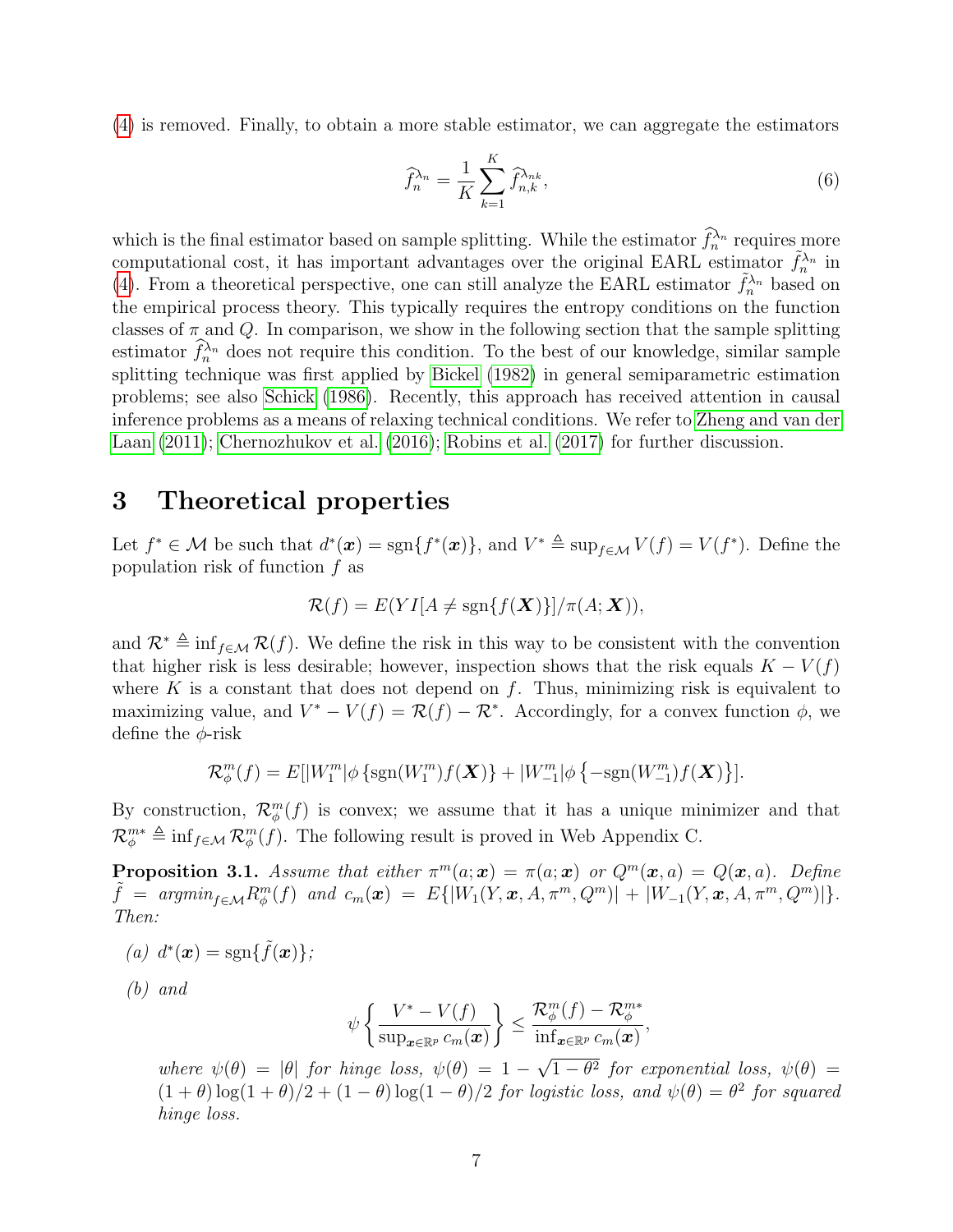Part (a) of the preceding proposition states that if either the model for the propensity score or for the Q-function is correctly specified, then the EARL procedure, optimized over the space of measurable functions, is Fisher consistent for the optimal rule. Part (b) bounds the difference between  $V(f)$  and  $V^*$  through the surrogate risk difference  $\mathcal{R}_{\phi}^m(f) - \mathcal{R}_{\phi}^{m*}$ . The different forms of  $\psi(\cdot)$  are due to the fact that different loss functions induce different distance measures of closeness of  $f(x)$  to the true  $f^*(x)$ . We use these risk bounds to derive bounds on the convergence rates of the value of EARL estimators constructd using sample splitting.

Let  $\Pi$  denote the function spaces to which the postulated models for  $\pi(a; \mathbf{x})$  belong; i.e., the estimator  $\hat{\pi}(a; x)$  belongs to Π. Similarly, let Q denote a postulated class of models for  $Q(x, a)$ . In this section, we allow the approximation space, F, to be arbitrary subject to complexity constraints; our results allow both parametric or non-parametric classes of models. Our primary result is a bound on the rate of convergence of  $V^* - V(f_n^{\lambda_n})$  in terms of the  $\phi$ -risk difference  $\mathcal{R}_{\phi}^{m}(\hat{f}_{n}^{\lambda_{n}}) - \mathcal{R}_{\phi}^{m*}$ .

For any  $\epsilon > 0$  and measure P, let  $N \{\epsilon, \mathcal{F}, L_2(P)\}\$  denote the covering number of the space  $\mathcal{F}$ , i.e.,  $N\{\epsilon, \mathcal{F}, L_2(P)\}\$ is the minimal number of closed  $L_2(P)$ -balls of radius  $\epsilon$  required to cover F [\(Kosorok, 2008\)](#page-18-12). Denote  $||f||_{P,2}^2 = Ef^2(\mathbf{X})$ . We make the following assumptions.

<span id="page-9-0"></span>Assumption 2. There exists  $M_Q > 0$  such that  $|Y| \leq M_Q$  and  $|Q(x, a)| \leq M_Q$  for all  $(x, a) \in \mathbb{R}^p \times \{-1, 1\}$  and  $Q \in \mathcal{Q}$ ; there exists  $0 < L_{\Pi} < M_{\Pi} < 1$  such that  $L_{\Pi} \leq \pi(a; \mathbf{x}) \leq$  $M_{\Pi}$  for all  $(\boldsymbol{x}, a) \in \mathbb{R}^p \times \{-1, 1\}$  and  $\pi \in \Pi$ .

<span id="page-9-1"></span>Assumption 3. There exist constants  $0 < v < 2$  and  $c < \infty$  such that for all  $0 < \epsilon \le$ 1:  $\sup_P \log N\left\{\epsilon, \mathcal{F}, L_2(P)\right\} \leq c\epsilon^{-v}$ , where the supremum is taken over all finitely discrete probability measures P.

<span id="page-9-2"></span>Assumption 4. For some  $\alpha$ ,  $\beta > 0$ ,  $E\|\hat{\pi}_k(a; \bm{x}) - \pi(a; \bm{x})\|_{P,2}^2 = O(n^{-2\alpha})$  and  $E\|\widehat{Q}_k(\bm{x}, a) - O(\bm{x}, a)\|^2 = O(n^{-2\beta})$  for  $a = \pm 1$  and  $1 \leq k \leq K$  $Q(\boldsymbol{x}, a) \|_{P,2}^2 = O(n^{-2\beta})$  for  $a = \pm 1$  and  $1 \le k \le K$ .

Assumption [2](#page-9-0) assumes outcomes are bounded, which often holds in practice. Otherwise, we can always use a large constant to bound the outcome. We also assume propensity scores are bounded away from 0 and 1, which is a standard condition for the identification of the treatment effect in causal inference. Assumption [3](#page-9-1) controls the complexity of the function spaces for estimating an optimal ITR. For example, if  $\mathcal F$  is composed of linear combinations of elements in a fixed base class,  $H$ , where  $H$  has finite Vapnik-Chervonenkis (VC) dimension vc, then there exists a constant  $c_{vc}$ , depending on vc, so that  $\sup_P \log N \{\epsilon, \mathcal{F}, L_2(P)\} \leq$  $c_{ve} \epsilon^{-2vc/(vc+2)}$  (Theorem 9.4, [Kosorok](#page-18-12) [\(2008\)](#page-18-12)). We note that the entropy conditions on  $\mathcal{Q}$ and Π are not needed by using the sample splitting technique, due to the independence between estimating  $\pi, Q$  and estimating f.

Assumption [4](#page-9-2) specifies the rate of convergence of the estimators  $\hat{\pi}$  and  $\hat{Q}$  in terms of the  $\|\cdot\|_{P,2}$  norm. It is well known that the  $L_2$  rate of convergence is related to the smoothness of the function classes  $\mathcal Q$  and  $\Pi$  and the dimension of  $\mathbf X$ . For instance, if  $\mathcal Q$  corresponds to the Holder class with smoothness parameter s on the domain  $[0, 1]^p$ , then Theorem 7 of [Newey](#page-18-13) [\(1997\)](#page-18-13) implies  $E\|\hat{Q}(\bm{x}, a) - Q(\bm{x}, a)\|_{P,2}^2 = O_p(K/n + K^{-2s/p})$ , where  $\hat{Q}(\bm{x}, a)$  is the regression spline estimator and  $K$  is the number of basis functions.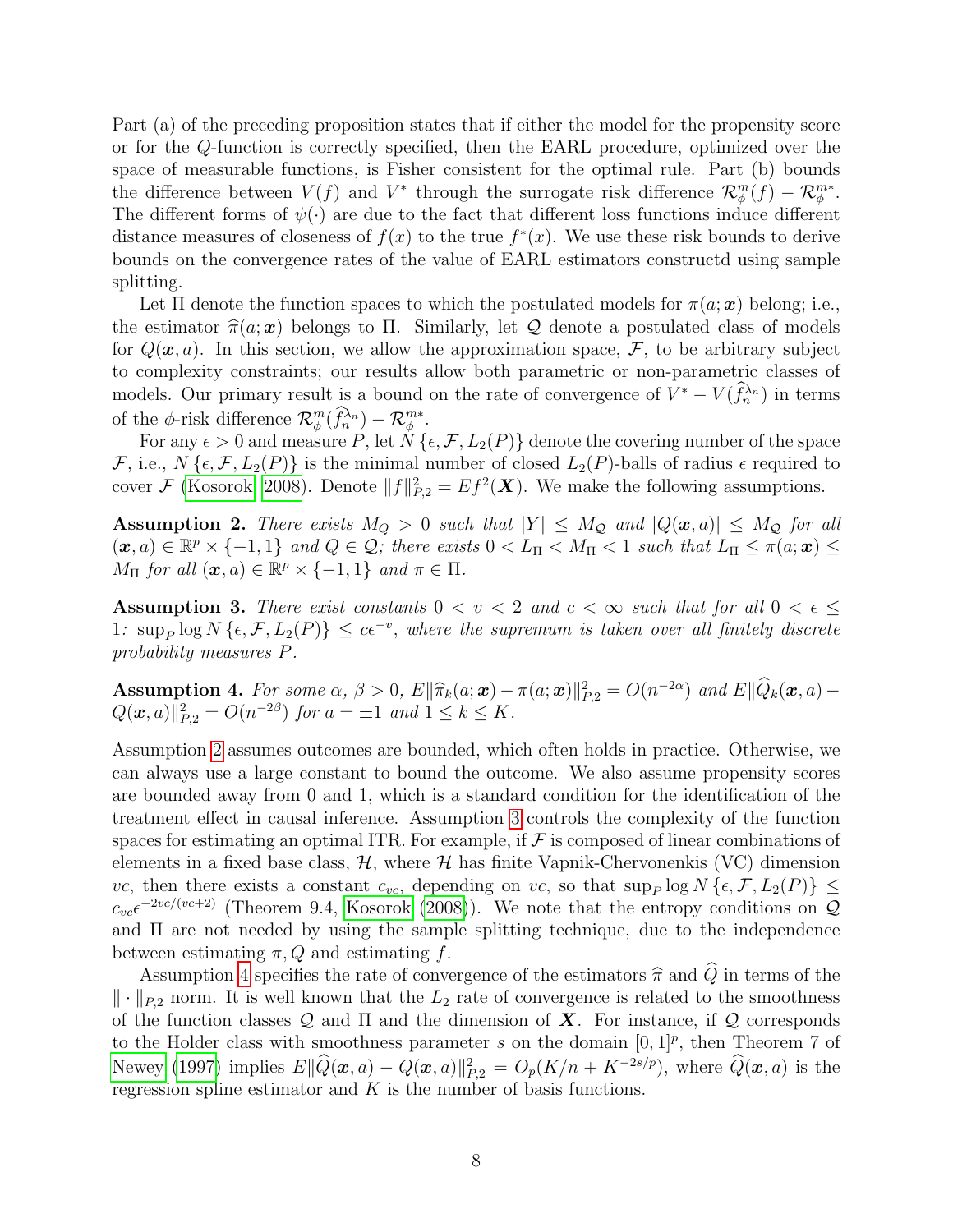Define the approximation error incurred by optimizing over  $\mathcal F$  as

$$
\mathcal{A}(\lambda_n) = \inf_{f \in \mathcal{F}} \left( \lambda_n \|f\|^2 + \sum_{a=\pm 1} E\left[W_a^m \phi\{a \cdot f(\boldsymbol{X})\}\right] \right) - \inf_{f \in \mathcal{M}} \sum_{a=\pm 1} E\left[W_a^m \phi\{a \cdot f(\boldsymbol{X})\}\right]. \tag{7}
$$

The following result on the risk bound is the main result in this section and is proved in the Web Appendix D.

<span id="page-10-0"></span>**Theorem 3.1.** Suppose that assumptions 1-4 hold,  $\lambda_n \to 0$ . Define  $c_m(\boldsymbol{x}) = E\{ |W_1^m||\boldsymbol{X} =$  $\{x, A = 1\} + E\{|W_{-1}^m||\bm{X} = x, A = -1\}$ . If  $Q^m(\bm{x}, a) = Q(\bm{x}, a)$  and  $\pi^m(a; \bm{x}) = \pi(a; \bm{x})$ , then

$$
\psi\left\{\frac{V^*-V(\widehat{f}_n^{\lambda_n})}{\sup_{\boldsymbol{x}\in\mathbb{R}^p}c_m(\boldsymbol{x})}\right\}\lesssim \frac{1}{\inf_{\boldsymbol{x}\in\mathbb{R}^p}c_m(\boldsymbol{x})}\cdot\Big[\mathcal{A}(\lambda_n)+n^{-\frac{2}{v+2}}\lambda_n^{-\frac{v}{v+2}}+n^{-1}\lambda_n^{-1}\n+ \lambda_n^{-1/2}n^{-(\alpha+\beta)}+\lambda_n^{-1/2}(n^{-(1/2+\alpha)}+n^{-(1/2+\beta)})\Big].
$$

In all cases considered, the function  $\psi$  is invertible on [0, 1], and its inverse is monotone non-decreasing. Thus, for sufficiently large  $n$  (making the right-hand-side of the equation sufficiently small) the inequality can be re-arranged to yield a bound on  $V^* - V(f_n^{\lambda_n})$ . The form of  $\psi^{-1}$  dictates the tightness of the bound as a function of the  $\phi$ -risk. According to Lemma 3 in Bartlett et al (2006), a flatter loss function leads to better bound on  $\psi$ function. In other words, a flatter loss function gives better bounds on  $V^* - V(f)$  in terms of  $\mathcal{R}_{\phi}^m(f)-\mathcal{R}_{\phi}^{m*}$ . In this respect, hinge-loss can be seen to provide the tightest bound; however, the φ-risk is not directly comparable across different loss functions as they are not on the same scale.

The right hand side of the bound in Theorem [3.1](#page-10-0) consists of three parts: the approximation error  $\mathcal{A}(\lambda_n)$  due to the size of the approximation space F, the error  $n^{-\frac{2}{v+2}}\lambda_n^{-\frac{v+1}{v+2}}+n^{-1}\lambda_n^{-1}$ due to the estimation in the function space F, and the error  $\lambda_n^{-1/2} n^{-(\alpha+\beta)} + \lambda_n^{-1/2} (n^{-(1/2+\alpha)} +$  $n^{-(1/2+\beta)}$  incurred from plugging the estimators  $\hat{\pi}_k$  and  $\hat{Q}_k$ . As expected, the approxima-<br>tion error decreases as the complexity of the class.  $\mathcal{F}$  increases, whereas the estimation error tion error decreases as the complexity of the class  $\mathcal F$  increases, whereas the estimation error increases with the complexity of the class  $\mathcal F$  and decreases as the sample size increases.

For the error incurred from plugging the estimators  $\hat{\pi}_k$  and  $\hat{Q}_k$ , the component  $\lambda_n^{-1/2}(n^{-(1/2+\alpha)}+1/2+\beta)$  $n^{-(1/2+\beta)}$  converges to 0 faster than  $\lambda_n^{-1/2}n^{-(\alpha+\beta)}$  in regular statistical models (i.e.,  $\alpha, \beta \leq$ 1/2). Thus, it suffices to only look at the term  $\lambda_n^{-1/2} n^{-(\alpha+\beta)}$ . This term can shrink to 0 sufficiently fast as long as one of the estimators  $\hat{\pi}_k$  and  $\hat{Q}_k$  has a fast rate, due to the multiplicative form of the estimation error. For example, if  $\alpha = \beta = 1/4$ , the error from plugging the estimators  $\hat{\pi}$  and  $\hat{Q}$  is  $n^{-1/2}\lambda_n^{-1/2}$ . Hence, the rate of the proposed method is<br>factor compared with the outcome weighted learning method, which is developed based on faster compared with the outcome weighted learning method, which is developed based on an IPWE and does not enjoy this multiplicative form of the errors. This phenomenon can be viewed as a nonparametric version of the double robustness property (see [Fan et al., 2016;](#page-17-11) [Benkeser et al., 2017,](#page-17-12) for additional discussion). Compared with the results in [Athey and](#page-17-2) [Wager](#page-17-2) [\(2017\)](#page-17-2), we allow for the surrogate loss to replace the 0-1 loss in solving for the optimizer. While the orders in the bound of convergence rates are comparable, the differences in the constants in the bounds might be due to the application of the surrogate function.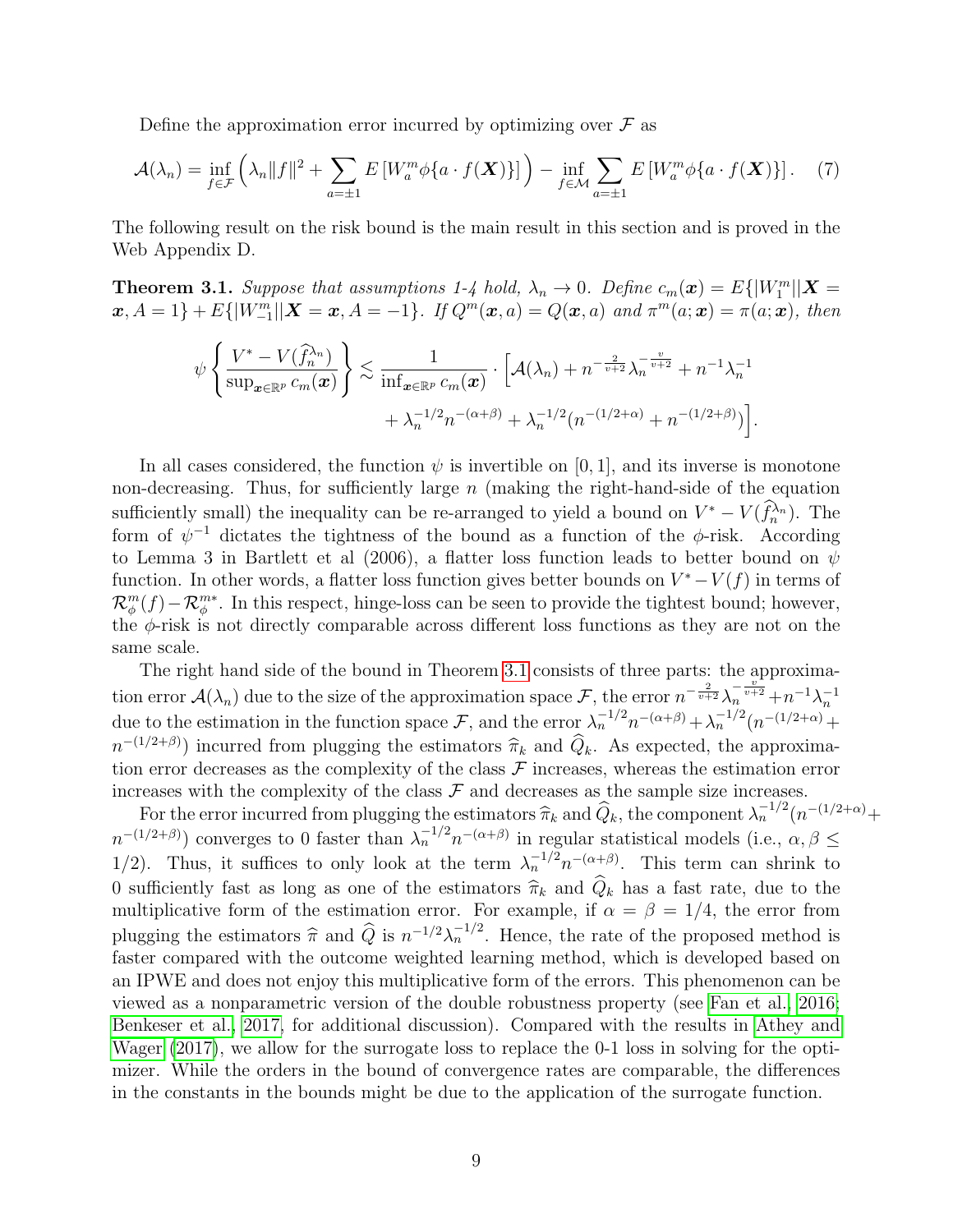**Remark 1.** If  $\alpha = \beta$  and

<span id="page-11-0"></span>
$$
n^{2\alpha-1}\lambda_n^{-1/2} \to \infty, \text{ or } n^{2\alpha(v+2)-2}\lambda_n^{1-v/2} \to \infty,
$$
 (8)

then

<span id="page-11-1"></span>
$$
\psi\left\{\frac{V^*-V(\widehat{f}_n^{\lambda_n})}{\sup_{\bm{x}\in\mathbb{R}^p}c_m(\bm{x})}\right\} \lesssim \frac{1}{\inf_{\bm{x}\in\mathbb{R}^p}c_m(\bm{x})} \cdot \left[\mathcal{A}(\lambda_n) + n^{-\frac{2}{v+2}}\lambda_n^{-\frac{v}{v+2}} + n^{-1}\lambda_n^{-1}\right],\tag{9}
$$

where the upper bound is of the same order as that obtained if the conditional mean  $Q(\mathbf{x}, a)$ and propensity score  $\pi(a; x)$  are known. We note that the additional constraints on  $\alpha$  and v in  $(8)$  are necessary to obtain the fast rate of convergence  $(9)$ . For instance, if the function classes Q and  $\Pi$  are indexed by finite dimensional parameters, we can obtain  $\alpha = \beta = 1/2$ under mild conditions. As a result, the first condition in [\(8\)](#page-11-0) holds and the fast rate of convergence [\(9\)](#page-11-1) is applied. On the other hand, if F is a simple class but  $\|\hat{\pi} - \pi\|_{P,2}$  and  $\|\widehat{Q}-Q\|_{P,2}$  converge at slower rates, the rate for  $V^* - V(\widehat{f}_n^{\lambda_n})$  will be driven by  $\lambda_n^{-1/2}n^{-(\alpha+\beta)}$ .

To estimate the value of the optimal treatment rule  $V^*$ , one can aggregate the empirical value of the sample splitting estimator  $\hat{f}_{n,k}^{\lambda_{n,k}}$  in each subsamples  $I_{(-k)}$ , i.e.,  $\bar{V}$  = 1  $\frac{1}{K} \sum_{k=1}^{K} \hat{V}_{(-k)}(\hat{f}_{n,k}^{\lambda_{n,k}}),$  where

$$
\hat{V}_{(-k)}(f) = \mathbb{P}_n^{(-k)} \left[ |\widehat{W}_{1k}| \phi \left\{ \text{sgn}(\widehat{W}_{1k}) f(\boldsymbol{X}) \right\} + |\widehat{W}_{-1k}| \phi \left\{ - \text{sgn}(\widehat{W}_{-1k}) f(\boldsymbol{X}) \right\} \right],
$$

The following corollary, provides a corresponding bound on the rate for  $V^* - \bar{V}$ . The proof is given in Web Appendix D.

Corollary 3.1. Suppose that assumptions 1-4 hold, and  $\lambda_n \to 0$ . If  $Q^m(\mathbf{x}, a) = Q(\mathbf{x}, a)$  and  $\pi^m(a; \mathbf{x}) = \pi(a; \mathbf{x})$ , then

$$
V^* - \bar{V} \lesssim \frac{1}{K} \sum_{k=1}^K [V^* - V(\hat{f}_{n,k}^{\lambda_{n,k}})] + n^{-1/2} + \lambda_n^{-1/2} n^{-(\alpha+\beta)} + \lambda_n^{-1/2} (n^{-(1/2+\alpha)} + n^{-(1/2+\beta)}),
$$

where

$$
\frac{1}{K} \sum_{k=1}^{K} [V^* - V(\hat{f}_{n,k}^{\lambda_{n,k}})] \lesssim \sup_{\mathbf{x} \in \mathbb{R}^p} c_m(\mathbf{x}) \psi^{-1} \Big[ \frac{1}{\inf_{\mathbf{x} \in \mathbb{R}^p} c_m(\mathbf{x})} \cdot \Big\{ \mathcal{A}(\lambda_n) + n^{-\frac{2}{v+2}} \lambda_n^{-\frac{v}{v+2}} + n^{-1} \lambda_n^{-1} + \lambda_n^{-1/2} n^{-(\alpha+\beta)} + \lambda_n^{-1/2} (n^{-(1/2+\alpha)} + n^{-(1/2+\beta)}) \Big\} \Big].
$$

Remark 2. [Athey and Wager](#page-17-2) [\(2017\)](#page-17-2) and [Kitagawa and Tetenov](#page-17-13) [\(2017\)](#page-17-13) investigated the binary-action policy learning problem, and established a risk bound of  $n^{-1/2}$  for both known propensities [\(Kitagawa and Tetenov, 2017\)](#page-17-13) and unknown propensities [\(Athey and Wager,](#page-17-2) [2017\)](#page-17-2). However, they considered a restricted class of decision rules and subsequent risk bound were established with respect to the optimal rule within this restricted class. Hence, there was not consideration of the approximation error. In contrast, we considered the optimal rule within the space consisting of all measurable functions from  $\mathbb{R}^p$  (the covariate space) to  ${-1,1}$  (the treatment space). We used a smaller space, for example, a reproducing kernel Hilbert space, to approximate the policy space and to avoid overfitting. This led to a tradeoff between approximation and estimation error, and  $\lambda_n$  was a tuning parameter to control this bias-variance tradeoff. Consequently, the achieved convergence rates are different.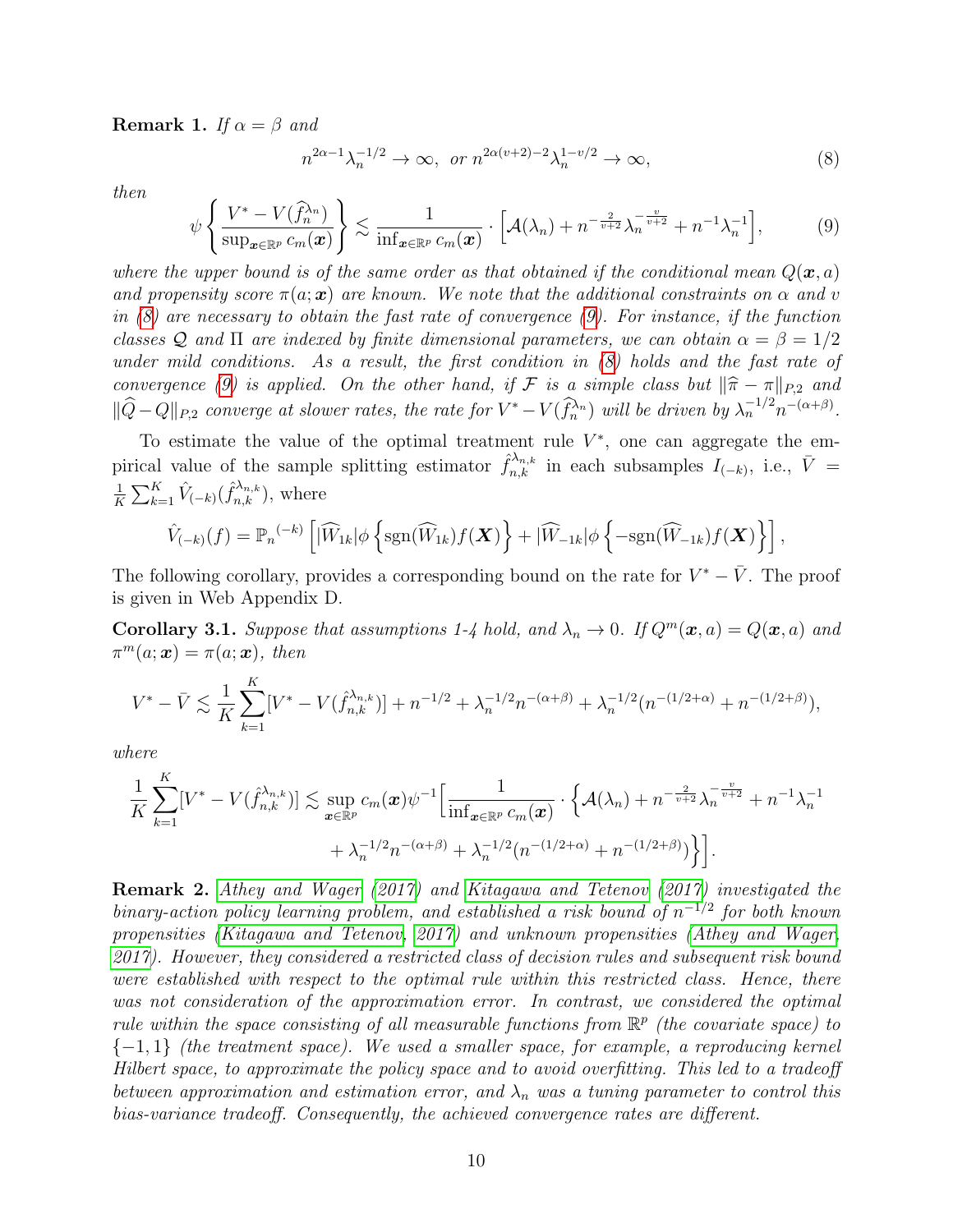## <span id="page-12-0"></span>4 Simulation experiments

We compare EARL estimators with: Q-learning fit using ordinary least squares (QL, [Qian](#page-18-4) [and Murphy, 2011\)](#page-18-4); estimating the optimal rule within a restricted class based on an AIPW estimator (AIPWE, [Zhang et al., 2012b\)](#page-20-3); and outcome weighted learning (OWL, [Zhao et al.,](#page-20-5) [2012\)](#page-20-5). Comparisons are made in terms of the average value of the rule estimated by each method. For Q-learning, we fit a linear model for the Q-function that includes all two-way interactions between predictors and pairwise interactions between these terms and treatment. In the AIPWE method, an AIPW estimator for the value function is constructed and then the optimal linear rule that maximizes the AIPW estimator is identified via a genetic algorithm. Similar to EARL, both a propensity score model and a regression model need to be fitted in AIPWE. We will use the same set of models in EARL and the AIPWE, which are detailed in below. For OWL, we use a linear decision rule; recall that OWL is a special case of EARL with  $Q(\mathbf{x}, a) \equiv 0$ ,  $\phi(t) = \max(0, t)$ , and a known propensity score. All estimation methods under consideration require penalization; we choose the amount of penalization using 10-fold cross-validation of the value. Within the class of EARL estimators, we considered hinge, squared-hinge, logistic, and exponential convex surrogates. An implementation of EARL is available in the R package 'DynTxRegime;' this package also includes implementations of AIPWE and OWL and therefore can be used to replicate the simulation studies presented here. We included an example for implementing EARL method using 'DynTxRegime' package in Web Appendix H.

We consider generative models of the form:  $\mathbf{X} = (X_1, \ldots, X_p) \sim_{i.i.d.} N(0, 1)$  with  $p = 10$ ; treatments are binary, taking the values in  $\{-1,1\}$  according to the model  $p(A = 1|\mathbf{X}) =$  $\exp{\{\ell(X)\}}/[1+\exp{\{\ell(X)\}}]$ , where  $\ell(x) = x_1+x_2+x_1x_2$  in Scenario 1, and  $\ell(x) = 0.5x_1-0.5$ in Scenario 2;  $Y = \sum_{j=1}^p X_j^2 + \sum_{j=1}^p X_j + Ac(\mathbf{X}) + \epsilon$ , where  $\epsilon \sim N(0, 1)$ , and  $c(\mathbf{x}) = x_1 +$  $x_2 - 0.1$ . Write  $\mathbf{X}^2$  to denote  $(X_1^2, \ldots, X_p^2)$ . The following modeling choices are considered for the propensity and outcome regression models.

- CC. A correctly specified logistic regression model for  $\pi(A; X)$  with predictors  $X_1, X_2$  and  $X_1X_2$  in Scenario 1, and with predictor  $X_1$  in Scenario 2; and a correctly specified linear regression model for  $Q(X, A)$  with predictors  $X, X^2, A, X_1A$  and  $X_2A$  in both scenarios.
- CI. A correctly specified logistic regression model for  $\pi(A; X)$  with predictors  $X_1, X_2$  and  $X_1X_2$  in Scenario 1, and with predictor  $X_1$  in Scenario 2; and an incorrectly specified linear model for  $Q(X, A)$  with predictors  $X, A, XA$  in both scenarios.
- IC. An incorrectly specified logistic regression model for  $\pi(A; X)$  with predictors X in Scenario 1, and without any predictors in Scenario 2; and a correctly specified linear model for  $Q(\mathbf{X}, A)$  with predictors  $\mathbf{X}, \mathbf{X}^2, A, X_1A$  and  $X_2A$  in both scenarios.
- II. An incorrectly specified logistic regression model for  $\pi(A; X)$  with predictors X in Scenario 1, and without any predictors in Scenario 2; and an incorrectly specified linear model for  $Q(X, A)$  with predictors  $X, A, XA$  in both scenarios.

We use the same model specifications to carry out AIPWE, and denote them as CC-A, CI-A, IC-A, and II-A correspondingly. For the OWL method, we use correct and incorrect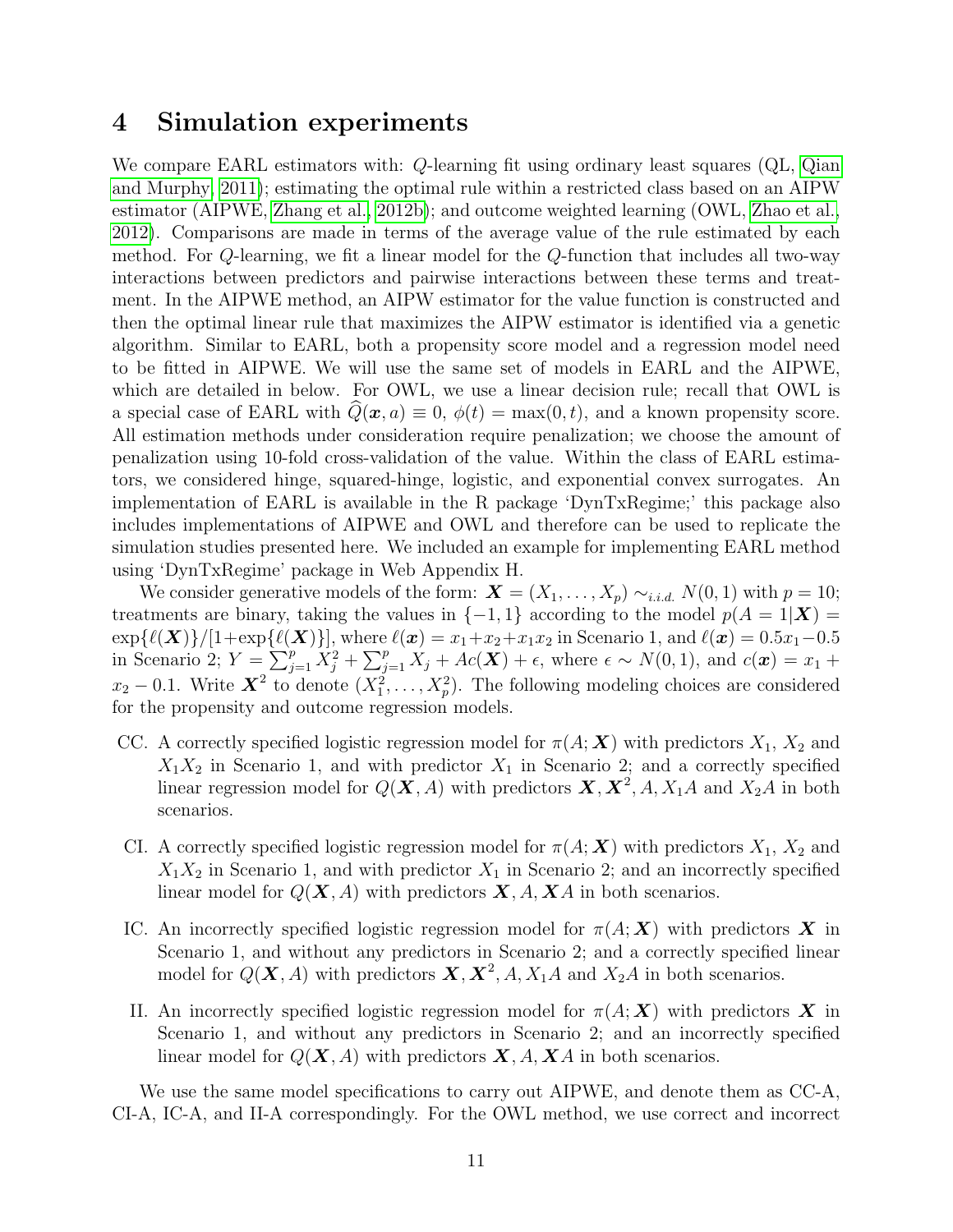propensity models to construct the ITRs, and denote them as C. and I. respectively. Similarly, we use Q-learning to construct the ITRs based on correct and incorrect regression models, and term them as .C and .I respectively.

We consider sample sizes 200, 500, 1000, 2500, 5000 and 10000. We generate a large validation data set (size 10000) and 500 training sets under each sample size. The ITRs are constructed based on one training set out of 500 replicates using competing methods. For implementing EARL, we use logistic loss. We observe similar patterns for other surrogate loss functions (see the Web Appendix). We carry out cross-validation to select  $\lambda_n$  among a pre-specified set of values  $(2^{-5}, 2^{-4}, \ldots, 2^{5})$ . Then we calculate the mean response had the whole population followed the rule (the value function) by averaging the outcomes over 10000 subjects under the estimated ITRs in the validation data set. Thus, there are 500 values of the estimated rules on the validation set for each sample size. Boxplots of these values are shown in Figures [1](#page-21-0) and [3.](#page-23-0) The performance of OWL was generally worse than that of the EARL estimator or QL. The AIPWE method exhibits a larger bias and a higher variance compared to the proposed method, while running approximately 200 times slower. As expected, the QL method works best when the model is correctly specified but can perform poorly when this model is misspecified.

It appears that misspecification of the model for the Q-function has a bigger impact than misspecification of the propensity score model on the AIPWE and EARL methods. The relatively poor performance when the propensity is correctly specified but the regression model is not might be attributed in part to inverse weighting by the propensity score, which is problematic when some estimated propensity scores are close to zero, yielding large weights and subsequently induces bias [\(Kang and Schafer, 2007\)](#page-17-14). This is illustrated by contrasting scenarios 1 and 2. Propensity scores in Scenario 2 are bounded away from zero, which yield a better result compared to Scenario 1. Furthermore, the large variability when the regression model is misspecified may be partly a consequence of the method used to estimate the coefficients in the regression model (see [Cao et al., 2009\)](#page-17-5).

Finally, we consider an example to illustrate the impact of a severely misspecified propensity score model. In Scenario 3, the data was generated as in Scenario 2 except that the propensity score was set to 0.025 for all subjects. The 'CI' setup outperformed the 'IC' setup, especially when the sample size was small. Furthermore, the performance of the AIPWE method was largely affected by this poorly imposed propensity model. The results of 'CI' and 'II' setups were unsatisfactory even when the sample size was increased to 10000. This example indicates that the performances in the 'CI' and 'IC' setups depend on the degree of misspecification in the outcome regression model and propensity score model.

We also conducted a set of simulation experiments to investigate the role of parametric and nonparametric models for the propensity score and outcome regression. In addition, we compared the performance across different surrogate loss functions, including logistic loss, exponential loss, squared hinge loss, and hinge loss. These additional simulation results can be found in Web Appendix F. In summary, we found that in the examples considered, using nonparametric working models for propensity scores could improve results over parametric models. Hinge loss has a more robust performance when the regression model is incorrect compared to other smooth losses.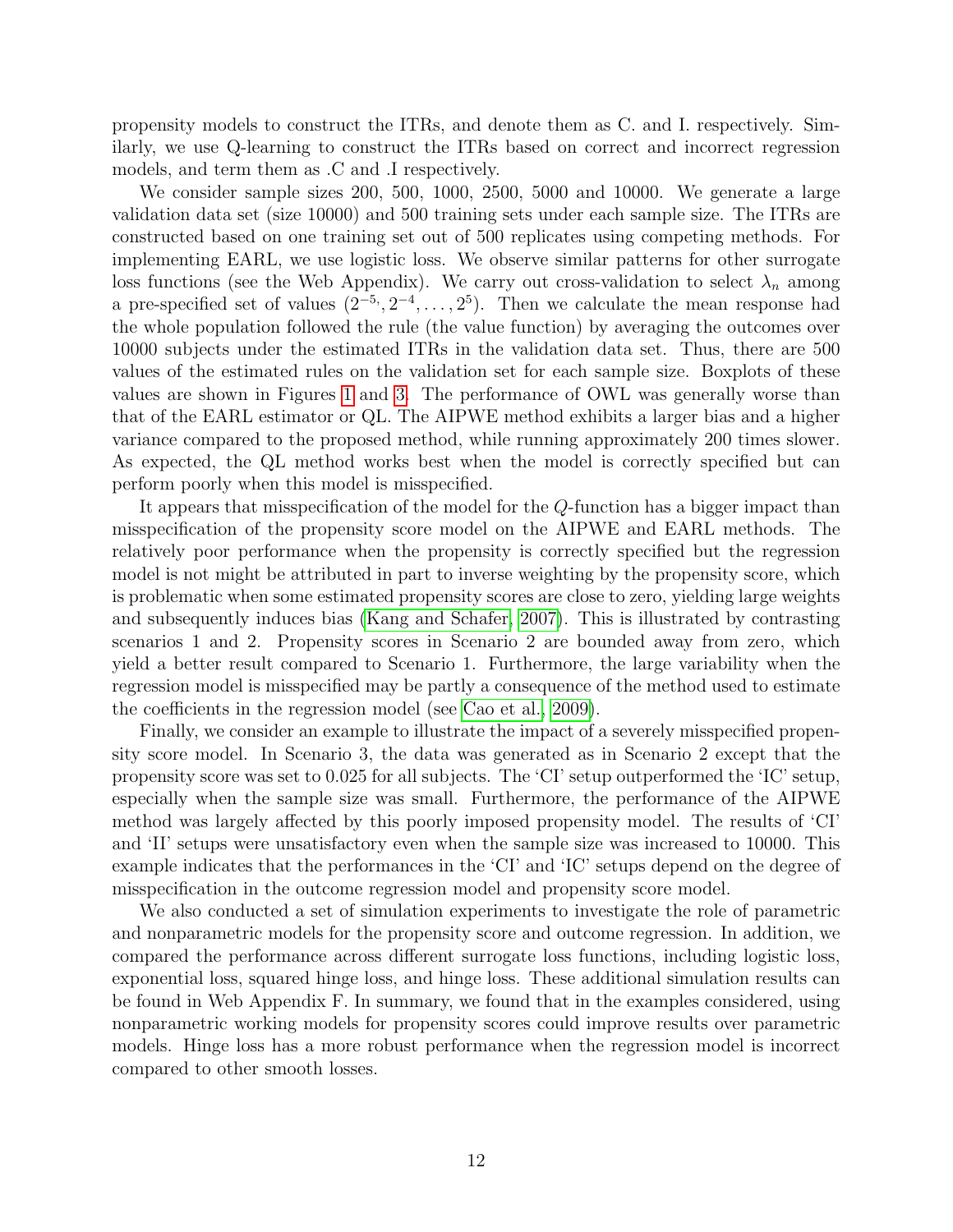## <span id="page-14-0"></span>5 Application: Ocean State Crohn's and Colitis Area Registry (OSCCAR)

OSCCAR is a community-based incident cohort of subjects with inflammatory bowel disease (IBD) residing in the state of Rhode Island that was established in 2008 [\(Sands et al.,](#page-19-13) [2009\)](#page-19-13). Subjects enrolled in OSCCAR have ulcerative colitis (UC), Crohn's disease (CD), or indeterminate colitis (IC). Corticosteroids are commonly used to treat active symptoms. Although, corticosteroids often promptly achieve remission, long-term use is complicated by many potential side effects. One treatment strategy for IBD patients is a "step-up" approach in which patients are prescribed medications with increasing potential toxicity based on the severity of their disease. Alternatively, a "top-down" approach uses aggressive therapy early in the disease course to prevent long-term complications. Both approaches have been shown to be clinically effective, however, there is treatment response heterogeneity and it is not clear which treatment is right for each individual patient. Clinical theory dictates that those likely to experience a more aggressive disease progression would benefit more from "topdown" than "step-up"; whereas those likely to experience a less aggressive progression might benefit more from "step-up."

The primary outcome is the disease activity score measured at the end of the second year, as measured by the Harvey–Bradshaw Index for subjects with CD and the Simple Clinical Colitis Index for subjects with UC. In both measures, higher scores reflect more disease activity. A high-quality treatment rule would reduce disease activity by assigning patients to top-down if it is necessary and step-up otherwise. Among the 274 patients included in the observed data, 32 patients were assigned to the top-down strategy  $(A = 1)$  and 242 were assigned to step-up  $(A = -1)$ . To remain consistent with our paradigm of maximizing mean response we used the negative disease activity score as the response,  $Y$ . 11 patient covariates were used, which included age, gender, ethnicity, marital status, race, body mass index, disease type, antibiotics drug usage, antidiarrheal drug usage, indicator for extra-intestinal manifestation and baseline disease activity scores. We used a linear regression model to estimate the Q-function, and a regularized logistic regression model to estimate the propensity score to avoid overfitting. In addition to the EARL estimators we applied QL and OWL to estimate an optimal treatment rule. Because this is an observational study with unknown propensity scores, we evaluated the estimated treatment rules  $\hat{d}$  using inverse probability weighting  $\widehat{V}^{\text{IPWE}}(\widehat{d}) = \mathbb{P}_n \left[ YI \left\{ A = \widehat{d}(\boldsymbol{X}) \right\} / \widehat{\pi}(A; \boldsymbol{X}) \right] / \mathbb{P}_n \left[ I \left\{ A = \widehat{d}(\boldsymbol{X}) \right\} / \widehat{\pi}(A; \boldsymbol{X}) \right], \text{ where } \widehat{\pi} \text{ is the } \widehat{\pi}$ estimated propensity score. Higher values of  $\widehat{V}^{\text{IPWE}}(\widehat{d})$ , i.e., lower disease activity scores, indicate a better overall benefit.

The coefficients of the estimated optimal treatment rules constructed from EARL with logistic loss are presented in Table [1.](#page-15-0) A permutation test based on 2000 permutation times was conducted to obtain the p-value for each covariate, which showed that body mass index was significant at 0.05 level and gender was significant at 0.1 level. In general, patients with a more severe disease status at baseline are likely to benefit from a top-down therapy. This is consistent with clinical theory as these symptoms are associated with higher disease severity.

Table [2](#page-16-0) describes the agreement between the estimated optimal decision rules constructed using different methods, which shows that the rules estimated using EARL with different loss functions give quite similar treatment recommendations. In this table, we also present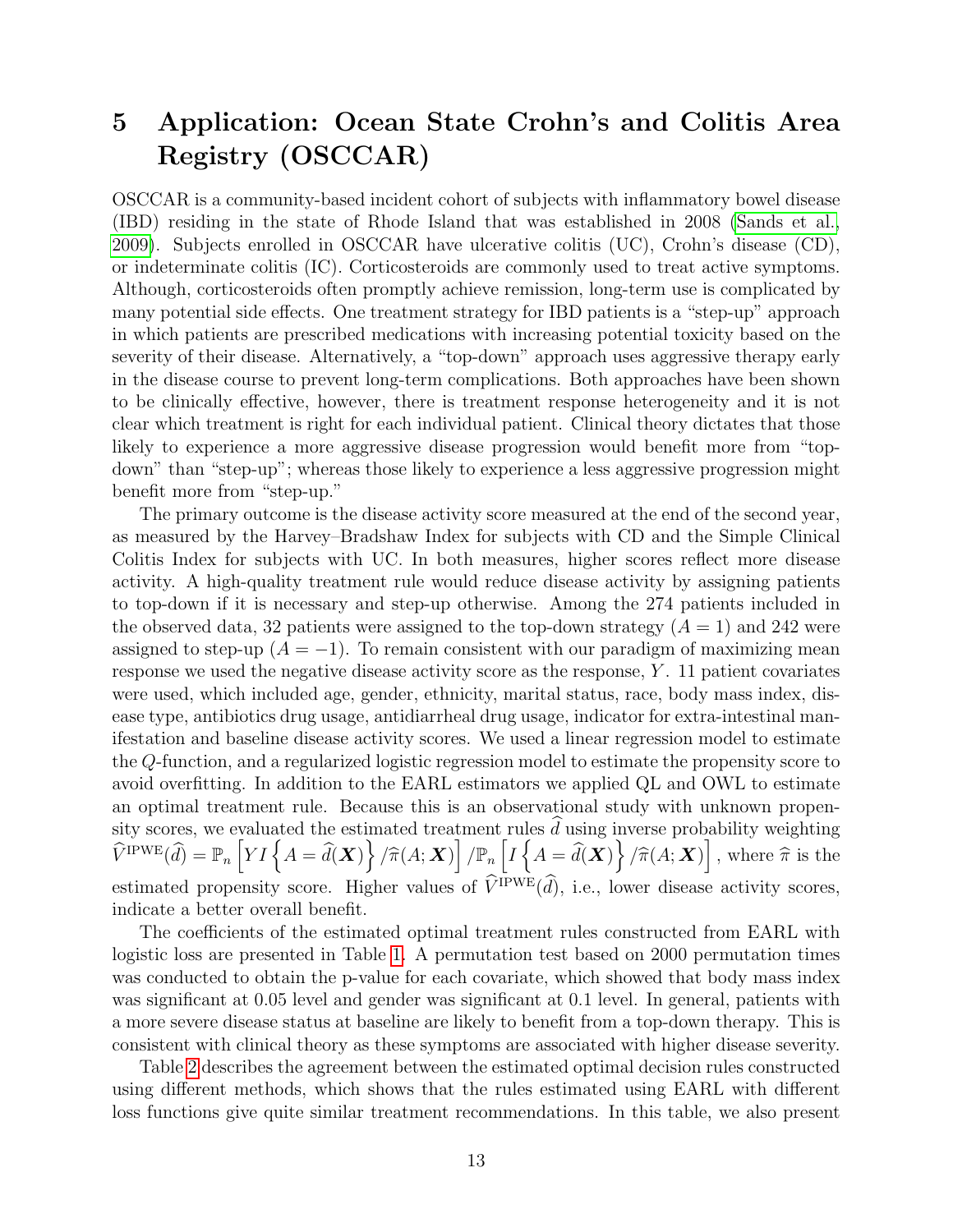|                                             | Coefficient | p-value  |
|---------------------------------------------|-------------|----------|
| Intercept                                   | 2.466       |          |
| Age                                         | $-0.001$    | 0.905    |
| Gender (Male $= 1$ )                        | 0.756       | $0.015*$ |
| Ethnicity (Hispanic $= 1$ )                 | $-1.045$    | 0.144    |
| Marital status (Single $= 1$ )              | $-0.320$    | 0.318    |
| Race (White $= 1$ )                         | $-0.233$    | 0.478    |
| Body mass index                             | $-0.063$    | $0.037*$ |
| Disease type (UC or $IC = 1$ )              | 0.309       | 0.234    |
| Antibiotics drug usage (Yes $= 1$ )         | $-0.156$    | 0.563    |
| Antidiarrheals drug usage (Yes $= 1$ )      | $-0.580$    | 0.167    |
| Extra-intestinal manifestation (Yes $= 1$ ) | 0.273       | 0.286    |
| Baseline disease activity scores            | 0.050       | 0.427    |

<span id="page-15-0"></span>Table 1: Coefficients for the estimated optimal decision rules by EARL with logistic loss  $(*:$ significant at 0.05 level).

the agreement between the estimated decision rules and the observed treatments. Compared to the observed treatment allocations, the estimated rules encourage more patients to receive top-down therapy, where 161 patients are recommended to top-down treatment by EARL methods with all loss functions, 225 patients are recommended by OWL method using logistic loss and 145 patients are recommended by QL method respectively. The estimated disease activity score is 1.75 using logistic loss, compared with 1.80 for the QL estimator, and 1.75 for OWL using logistic loss. Although the achieved benefit of the ITR yielded by OWL and EARL were similar, EARL recommended less patients to the more intensive top-down therapy, which could benefit patients by reducing the side effects. The achieved benefits of the derived ITRs were greater than the benefit that was achieved in the observed dataset, where the average disease activity score was 2.24. Since top-down therapy is relative new in the practice, to be conservative, physicians tend not to provide such therapy to patients. Our analysis encourages the usage of top-down therapy for a greater benefit, which can be tailored according to individual characteristics. By looking into the relationship between the observed treatment and covariates, we found that in current practice, physicians were more likely to follow top-down therapy while giving out antibiotics and antidiarrheals drugs in patients with Crohn's disease. The ITRs resulted from EARL, on the other hand, were more likely to recommend top-down therapy for ulcerative colitis/indeterminate colitis patients while they are not taking antibiotics and antidiarrheals drugs.

We also applied our method to the study of National Supported Work Demonstration, which also showed a superior performance of the proposed method. Results are shown in Web Appendix G.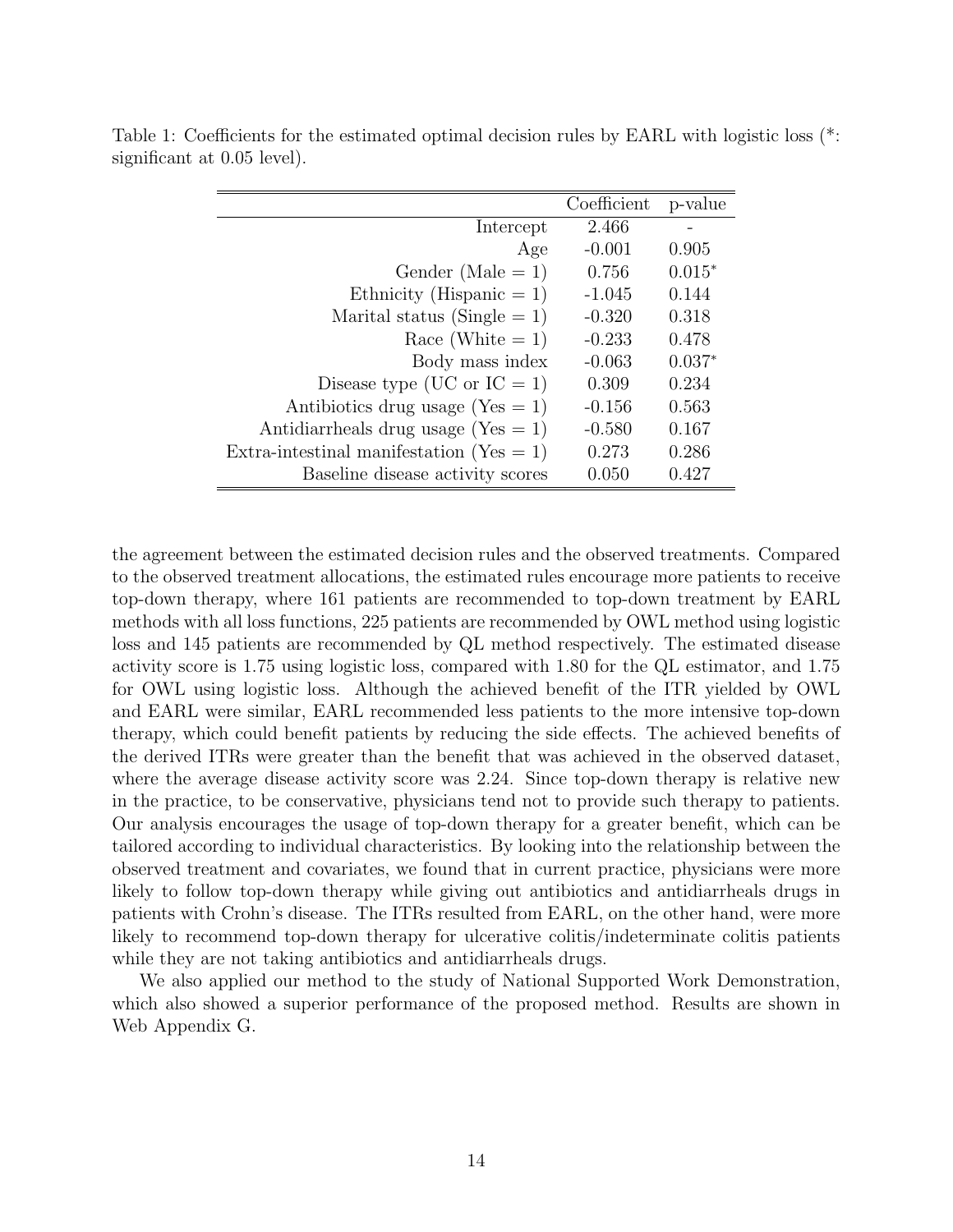<span id="page-16-0"></span>Table 2: Agreements between the estimated optimal decision rule yield by different methods and the observed treatment. OWL-logit: OWL using logistic loss; EARL: EARL using logistic loss; EARL: EARL using exponential oss; EARL-hinge: EARL using hinge loss; EARL-sqhinge: EARL using squared hinge loss; QL: Q-learning.

|              | OWL-Logit | EARL-logit | EARL-exp | EARL-hinge | EARL-sqhinge | QL    |
|--------------|-----------|------------|----------|------------|--------------|-------|
| OWL-Logit    |           | 0.642      | 0.821    | 0.639      | 0.639        | 0.577 |
| EARL-logit   |           |            | 0.588    | 0.996      | 0.996        | 0.920 |
| EARL-exp     |           |            |          | 0.591      | 0.591        | 0.529 |
| EARL-hinge   |           |            |          |            |              | 0.916 |
| EARL-sqhinge |           |            |          |            |              | 0.916 |
| QL           |           |            |          |            |              |       |
| Observed     | 0.193     | 0.449      | 0.117    | 0.453      | 0.453        | 0.507 |

## 6 Discussion

We proposed a class of estimators for the optimal treatment rule that we termed EARL. This class of methods is formed by applying a convex relaxation to the AIPWE of the marginal mean outcome. To reduce the risk of misspecification, it is possible to use flexible, e.g., nonparametric, models for the propensity score and the Q-function. However, we showed theoretically and empirically that such flexibility comes at the cost of additional variability and potentially poor small sample performance.

We demonstrated that extreme propensity scores may lead to a large variance in the augmented inverse probability weighted estimator. To alleviate this issue, we may consider an estimator which achieves the smallest variance among its class of doubly robust estimators when the propensity score model is correctly specified. Such an estimator can be derived following the techniques used in [Cao et al.](#page-17-5) [\(2009\)](#page-17-5).

There are several important ways this work might be extended. The first is to handle time-to-event outcomes wherein the observed data are subject to right-censoring. In this setting, efficient methods for augmentation to adjust for censoring might be folded into the EARL framework. Another extension is to multi-stage treatment rules, also known as, dynamic treatment regimes [\(Murphy, 2003;](#page-18-3) [Robins, 2004;](#page-19-1) [Moodie et al., 2007\)](#page-18-14). A challenging component of this extension is that the variability of the AIPWE increases dramatically as the number of treatment stages increases. We believe that the convex relaxation may help in this setting not only in terms of computation but also by reducing variance.

## 7 Supplementary Materials

The Web Appendix referenced in Sections [3,](#page-8-0) [4](#page-12-0) and [5](#page-14-0) is available online.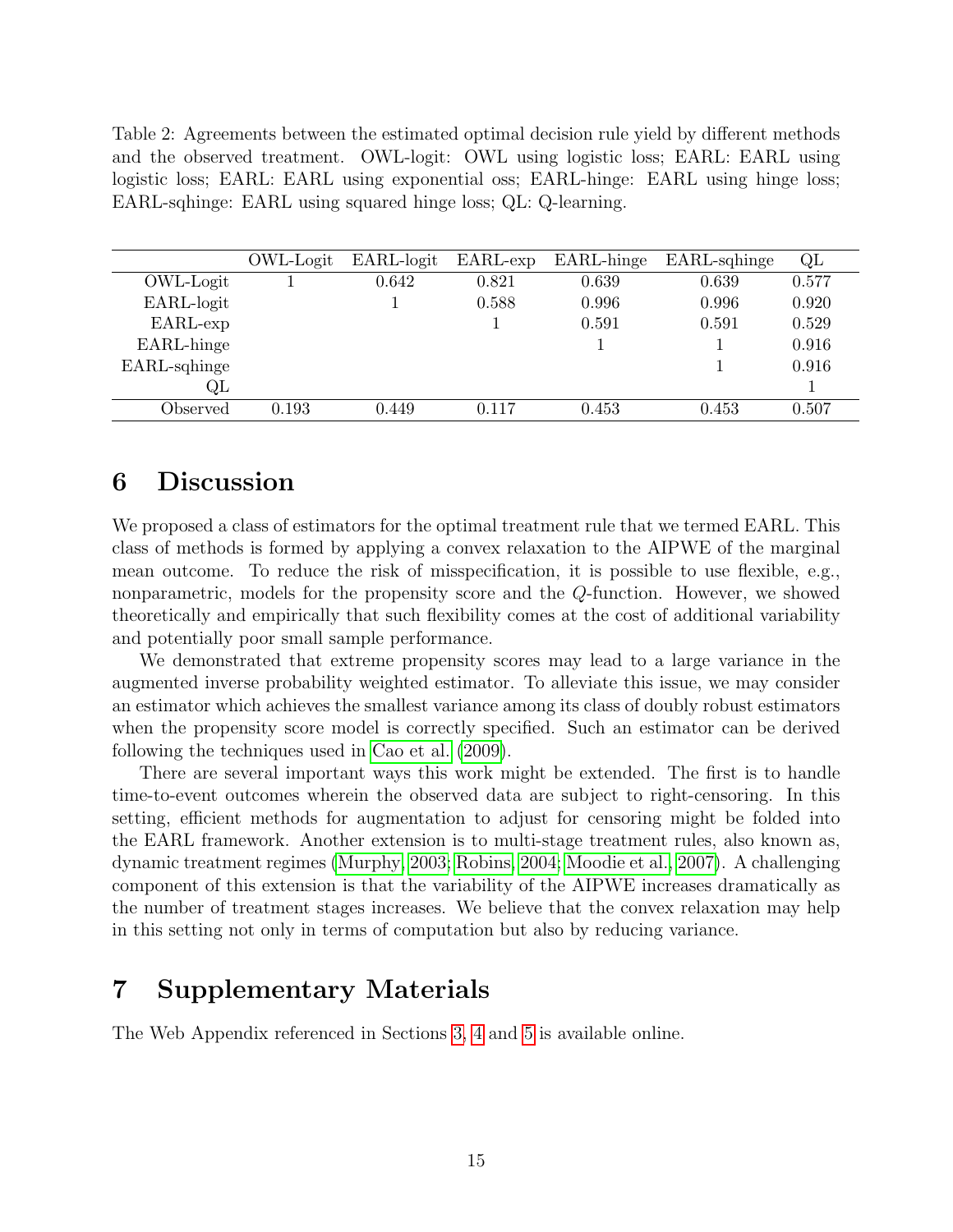## References

- <span id="page-17-2"></span>Susan Athey and Stefan Wager. Efficient policy learning. arXiv preprint arXiv:1702.02896, 2017.
- <span id="page-17-4"></span>Heejung Bang and James M Robins. Doubly robust estimation in missing data and causal inference models. Biometrics, 61(4):962–973, 2005.
- <span id="page-17-7"></span>Peter L Bartlett, Michael I Jordan, and Jon D McAuliffe. Convexity, classification, and risk bounds. J. of American Statistical Association, 101(473):138–156, 2006.
- <span id="page-17-12"></span>David Benkeser, Marco Carone, MJ Van Der Laan, and PB Gilbert. Doubly robust nonparametric inference on the average treatment effect. Biometrika, 104(4):863–880, 2017.
- <span id="page-17-9"></span>Peter J Bickel. On adaptive estimation. The Annals of Statistics, pages 647–671, 1982.
- <span id="page-17-5"></span>Weihua Cao, Anastasios A Tsiatis, and Marie Davidian. Improving efficiency and robustness of the doubly robust estimator for a population mean with incomplete data. Biometrika, 96(3):723–734, 2009.
- <span id="page-17-0"></span>Bibhas Chakraborty and Erica EM Moodie. Statistical Methods for Dynamic Treatment Regimes. Springer, 2013.
- <span id="page-17-10"></span>Victor Chernozhukov, Denis Chetverikov, Mert Demirer, Esther Duflo, Christian Hansen, and Whitney K Newey. Double machine learning for treatment and causal parameters. Technical report, cemmap working paper, Centre for Microdata Methods and Practice, 2016.
- <span id="page-17-3"></span>M. Davidian, A.A. Tsiatis, and E.B. Laber. Value search estimators. In *Dynamic Treatment* Regimes, pages 1–40. Springer, 2014.
- <span id="page-17-11"></span>Jianqing Fan, Kosuke Imai, Han Liu, Yang Ning, and Xiaolin Yang. Improving covariate balancing propensity score: A doubly robust and efficient approach. Technical report, 2016.
- <span id="page-17-6"></span>Yoav Freund and Robert E Schapire. Large margin classification using the perceptron algorithm. Machine learning, 37(3):277–296, 1999.
- <span id="page-17-8"></span>T. Hastie, R. Tibshirani, and J. H. Friedman. The Elements of Statistical Learning. Springer-Verlag New York, Inc., New York, second edition, 2009.
- <span id="page-17-1"></span>R. Henderson, P. Ansell, and D. Alshibani. Regret-Regression for Optimal Dynamic Treatment Regimes. Biometrics, 66(4), 2009.
- <span id="page-17-14"></span>Joseph DY Kang and Joseph L Schafer. Demystifying double robustness: A comparison of alternative strategies for estimating a population mean from incomplete data. Statistical science, pages 523–539, 2007.
- <span id="page-17-13"></span>Toru Kitagawa and Aleksey Tetenov. Who should be treated? empirical welfare maximization methods for treatment choice. 2017.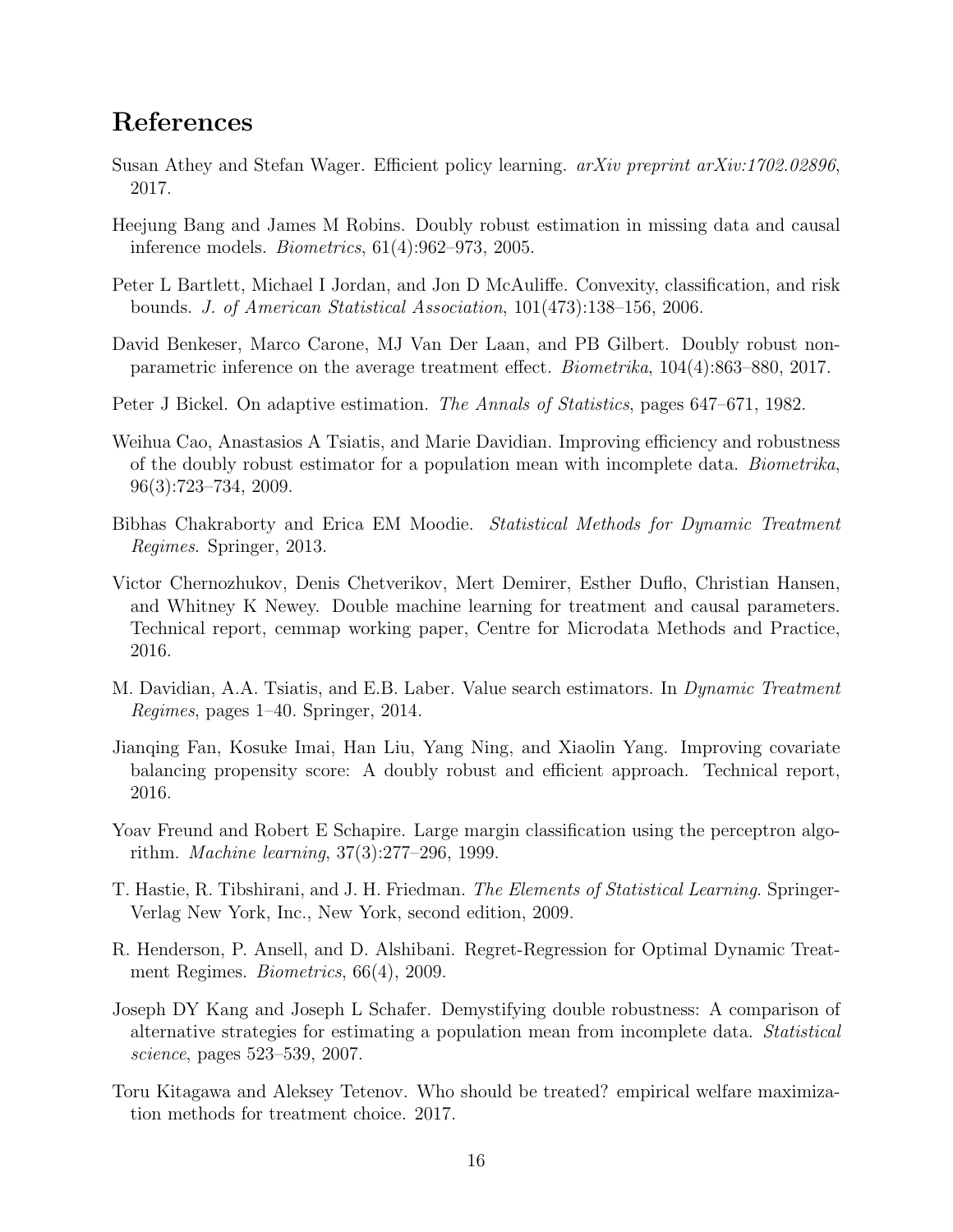- <span id="page-18-12"></span>M. R. Kosorok. Introduction to empirical processes and semiparametric inference. Springer-Verlag, New York, 2008.
- <span id="page-18-11"></span>Eric B Laber and Susan A Murphy. Adaptive confidence intervals for the test error in classification. Journal of the American Statistical Association, 106(495):904–913, 2011.
- <span id="page-18-7"></span>Eric B Laber, Daniel J Lizotte, Min Qian, William E Pelham, Susan A Murphy, et al. Dynamic treatment regimes: Technical challenges and applications. *Electronic Journal of* Statistics, 8:1225–1272, 2014.
- <span id="page-18-0"></span>Kristin A Linn, Eric B Laber, and Leonard A Stefanski. Interactive q-learning for quantiles. Journal of the American Statistical Association, (just-accepted):1–37, 2016.
- <span id="page-18-9"></span>Ying Liu, Yuanjia Wang, Michael R Kosorok, Yingqi Zhao, and Donglin Zeng. Robust hybrid learning for estimating personalized dynamic treatment regimens. *arXiv preprint* arXiv:1611.02314, 2016.
- <span id="page-18-14"></span>Erica E. M. Moodie, Thomas S. Richardson, and David A. Stephens. Demystifying optimal dynamic treatment regimes. Biometrics, 63(2):447–455, 2007.
- <span id="page-18-5"></span>Erica EM Moodie, Bibhas Chakraborty, and Michael S Kramer. Q-learning for estimating optimal dynamic treatment rules from observational data. Canadian Journal of Statistics, 40(4):629–645, 2012.
- <span id="page-18-6"></span>Erica EM Moodie, Nema Dean, and Yue Ru Sun. Q-learning: Flexible learning about useful utilities. Statistics in Biosciences, pages 1–21, 2013.
- <span id="page-18-3"></span>S. A. Murphy. Optimal dynamic treatment regimes. Journal of the Royal Statistical Society, Series B, 65:331–366, 2003.
- <span id="page-18-13"></span>Whitney K Newey. Convergence rates and asymptotic normality for series estimators. Journal of econometrics, 79(1):147–168, 1997.
- <span id="page-18-8"></span>L. Orellana, A. Rotnitzky, and J. Robins. Dynamic regime marginal structural mean models for estimation of optimal dynamic treatment regimes, part i: Main content. Int. Jrn. of Biostatistics, 6(2):1–19, 2010.
- <span id="page-18-4"></span>Min Qian and S. A. Murphy. Performance guarantees for individualized treatment rules. The Annals of Statistics, 39:1180–1210, 2011.
- <span id="page-18-10"></span>James Robins. A new approach to causal inference in mortality studies with a sustained exposure periodapplication to control of the healthy worker survivor effect. *Mathematical* Modelling, 7:1393–1512, 1986.
- <span id="page-18-2"></span>James Robins. Causal inference from complex longitudinal data. Lect. Notes Statist., 120: 69–117, 1997.
- <span id="page-18-1"></span>James M Robins. The analysis of randomized and non-randomized aids treatment trials using a new approach to causal inference in longitudinal studies. *Health service research* methodology: a focus on AIDS, 113:159, 1989.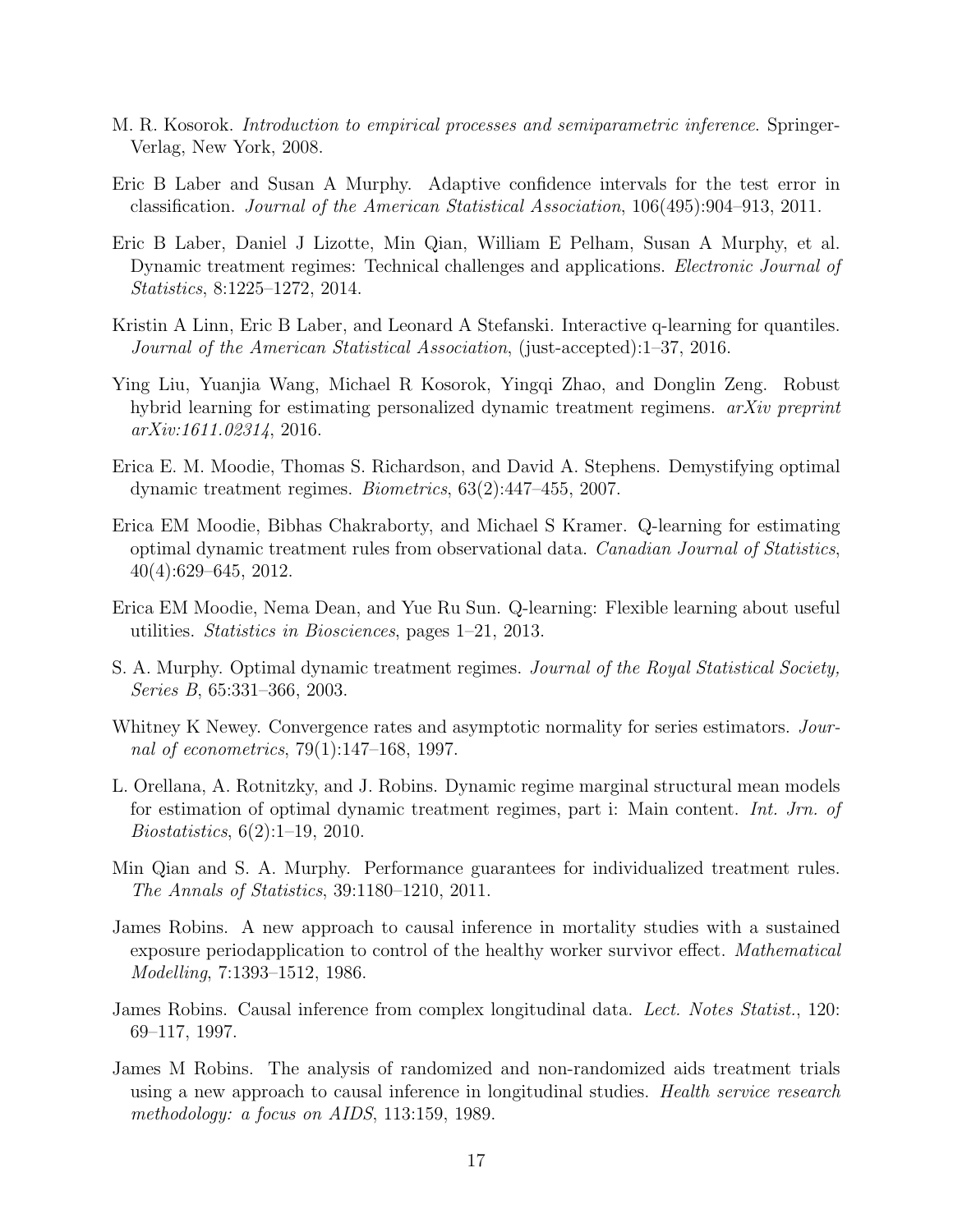- <span id="page-19-1"></span>James M. Robins. Optimal structural nested models for optimal sequential decisions. In In Proceedings of the Second Seattle Symposium on Biostatistics, pages 189–326. Springer, 2004.
- <span id="page-19-9"></span>James M Robins, Andrea Rotnitzky, and Lue Ping Zhao. Estimation of regression coefficients when some regressors are not always observed. Journal of the American Statistical Association, 89(427):846–866, 1994.
- <span id="page-19-12"></span>James M Robins, Lingling Li, Rajarshi Mukherjee, Eric Tchetgen Tchetgen, Aad van der Vaart, et al. Minimax estimation of a functional on a structured high-dimensional model. The Annals of Statistics, 45(5):1951–1987, 2017.
- <span id="page-19-5"></span>J.M. Robins, L. Orellana, and A. Rotnitzky. Estimation and extrapolation of optimal treatment and testing strategies. *Statistics in Medicine*, pages  $4678-4721$ , 2008.
- <span id="page-19-7"></span>D. B. Rubin. Estimating causal effects of treatments in randomized and nonrandomized studies. Journal of Educational Psychology, 66:688–701, 1974.
- <span id="page-19-13"></span>Bruce E Sands, Neal LeLeiko, Samir A Shah, Renee Bright, and Stacey Grabert. Osccar: ocean state crohn's and colitis area registry. Medicine and Health Rhode Island, 92(3):82, 2009.
- <span id="page-19-11"></span>Anton Schick. On asymptotically efficient estimation in semiparametric models. The Annals of Statistics, pages 1139–1151, 1986.
- <span id="page-19-2"></span>Phillip J. Schulte, Anastasios A. Tsiatis, Eric B. Laber, , and Marie Davidian. Q- and alearning methods for estimating optimal dynamic treatment regimes. Statistical Science, 29:640–661, 2014.
- <span id="page-19-0"></span>Harold C Sox and Sheldon Greenfield. Comparative effectiveness research: a report from the institute of medicine. Annals of Internal Medicine, 151(3):203–205, 2009.
- <span id="page-19-8"></span>J. Splawa-Neyman, DM Dabrowska, and TP Speed. On the application of probability theory to agricultural experiments (engl. transl. by d.m. dabrowska and t.p. speed). Statistical Science, 5:465–472, 1990.
- <span id="page-19-3"></span>Richard S. Sutton and Andrew G. Barto. Reinforcement Learning I: Introduction. MIT Press, Cambridge,MA, 1998.
- <span id="page-19-4"></span>Csaba Szepesvári. Algorithms for reinforcement learning. Synthesis Lectures on Artificial Intelligence and Machine Learning, 4(1):1–103, 2010.
- <span id="page-19-6"></span>Jeremy MG Taylor, Wenting Cheng, and Jared C Foster. Reader reaction to ga robust method for estimating optimal treatment regimesh by zhang et al.(2012). Biometrics, 71  $(1):267-273, 2015.$
- <span id="page-19-10"></span>Baqun Zhang, Anastasios A Tsiatis, Marie Davidian, Min Zhang, and Eric Laber. Estimating optimal treatment regimes from a classification perspective.  $Stat$ ,  $1(1):103-114$ ,  $2012a$ .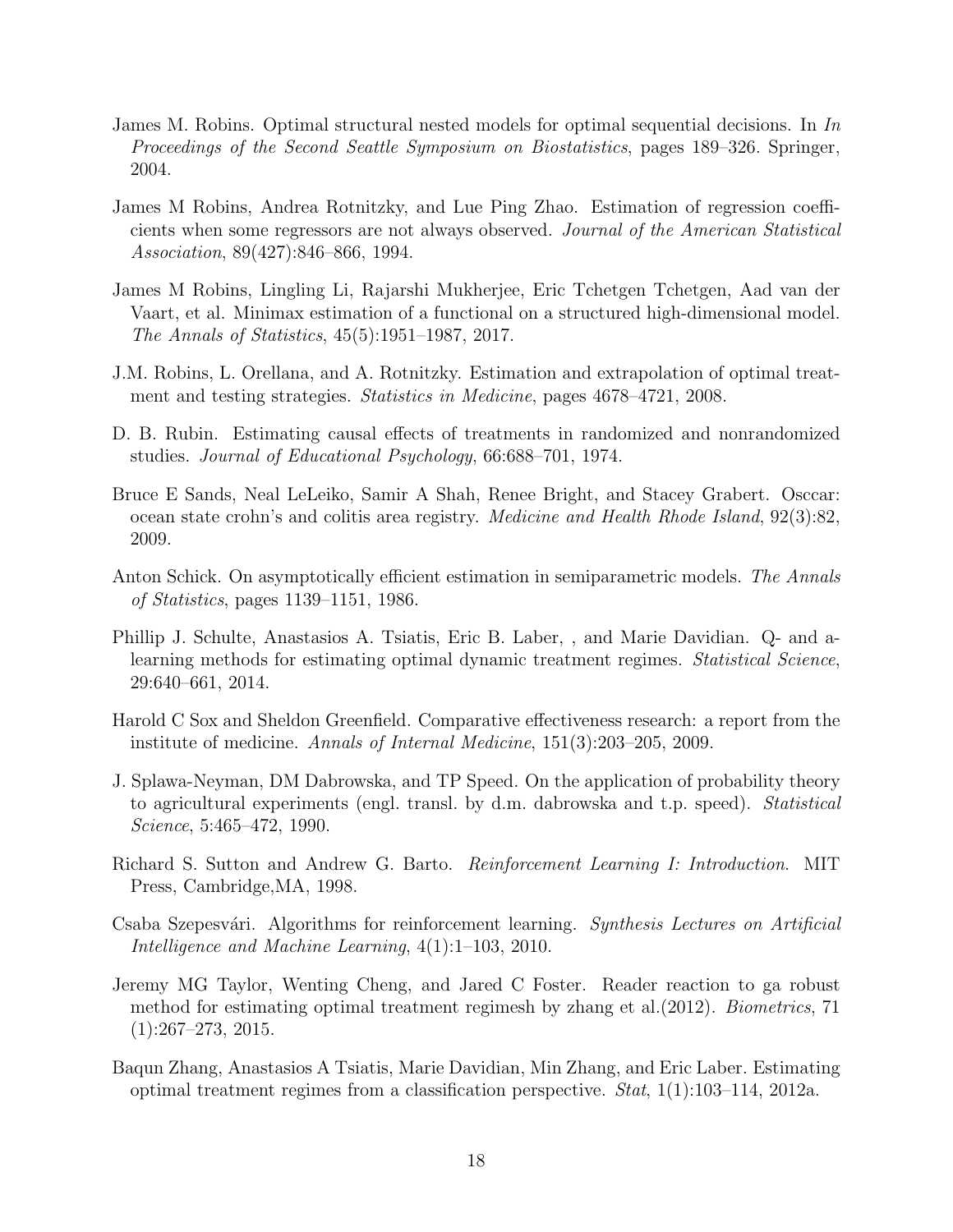- <span id="page-20-3"></span>Baqun Zhang, Anastasios A Tsiatis, Eric B Laber, and Marie Davidian. A robust method for estimating optimal treatment regimes. Biometrics, 68(4):1010–1018, 2012b.
- <span id="page-20-4"></span>Baqun Zhang, Anastasios A Tsiatis, Eric B Laber, and Marie Davidian. Robust estimation of optimal dynamic treatment regimes for sequential treatment decisions. Biometrika, 100: 681–695, 2013.
- <span id="page-20-1"></span>Yichi Zhang, Eric B Laber, Anastasios Tsiatis, and Marie Davidian. Using decision lists to construct interpretable and parsimonious treatment regimes. Biometrics, 71(4):895–904, 2015.
- <span id="page-20-2"></span>Yichi Zhang, Eric B Laber, Marie Davidian, and Anastasios A Tsiatis. Estimation of optimal treatment regimes using lists. Journal of the American Statistical Association, (justaccepted), 2017.
- <span id="page-20-5"></span>Y. Q. Zhao, Donglin Zeng, A. John Rush, and Michael R. Kosorok. Estimating individualized treatment rules using outcome weighted learning. Journal of American Statistical Association, 107:1106–1118, 2012.
- <span id="page-20-0"></span>Yufan Zhao, Michael R. Kosorok, and Donglin Zeng. Reinforcement learning design for cancer clinical trials. Statistics in Medicine, 28:3294–3315, 2009.
- <span id="page-20-6"></span>Wenjing Zheng and Mark J van der Laan. Cross-validated targeted minimum-loss-based estimation. In Targeted Learning, pages 459–474. Springer, 2011.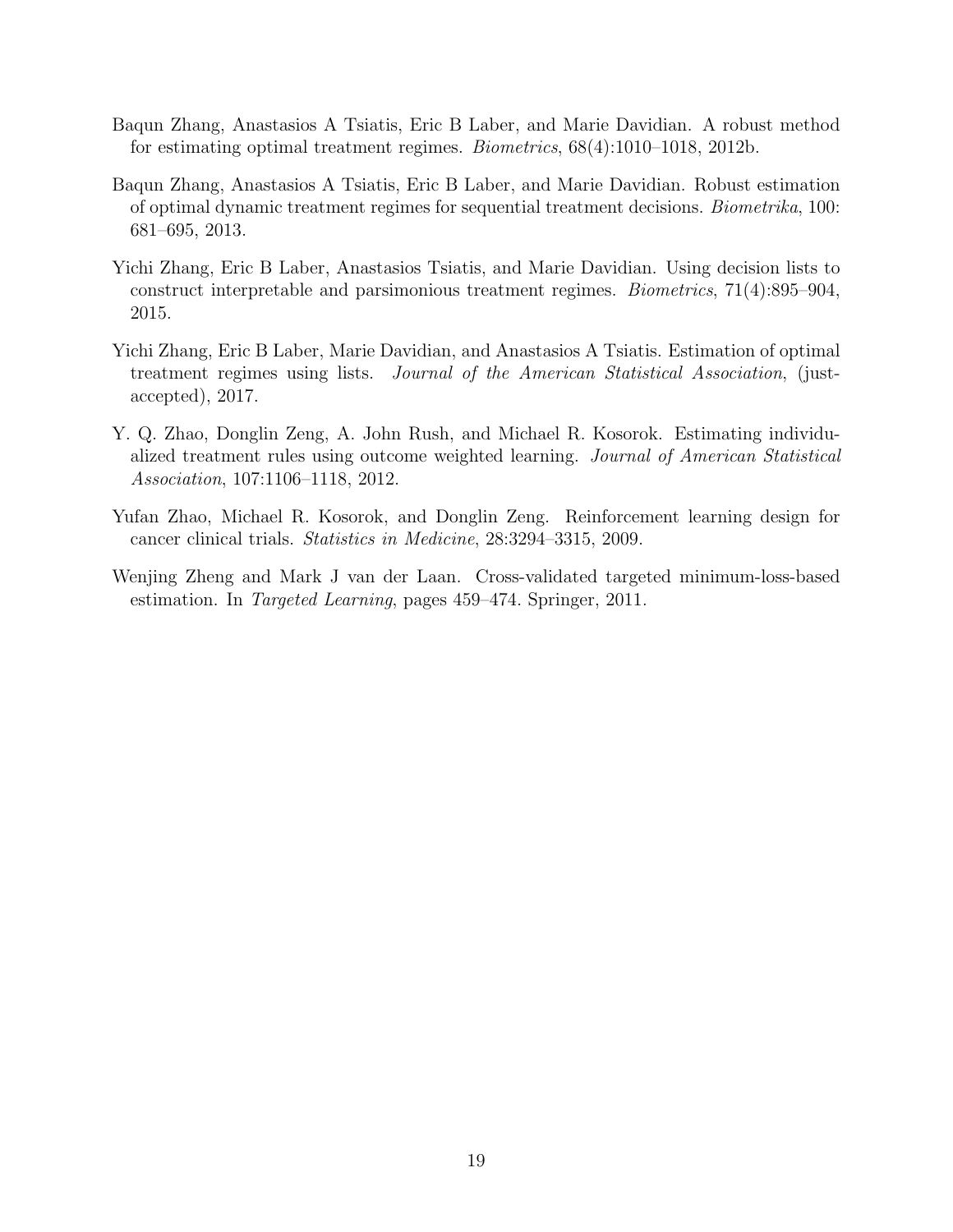Figure 1: Boxplots for Scenario 1 results under QL, AIPWE, and OWL and EARL using logistic loss.

<span id="page-21-0"></span>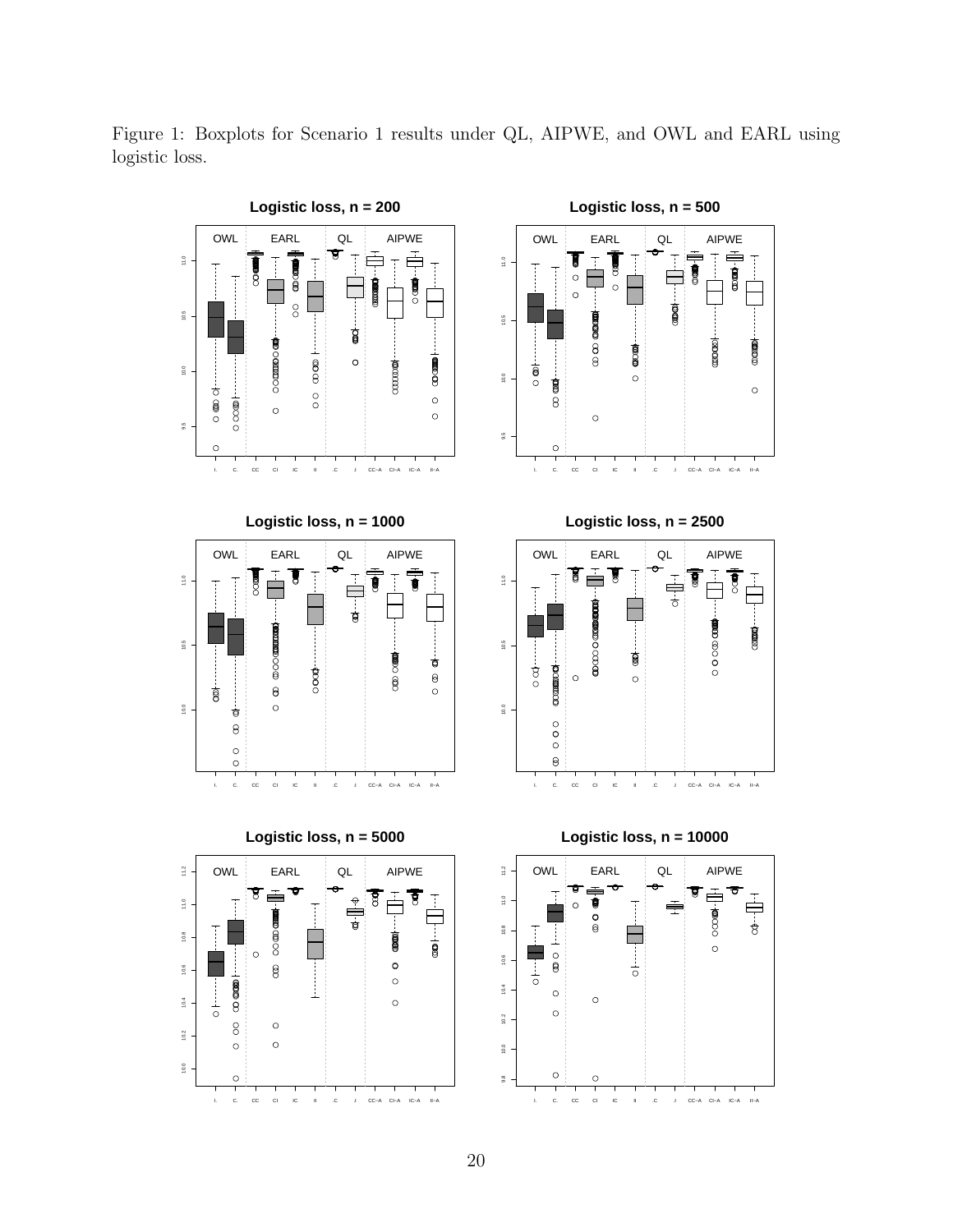Figure 2: Boxplots for Scenario 2 results under QL, AIPWE, and OWL and EARL using logistic loss.